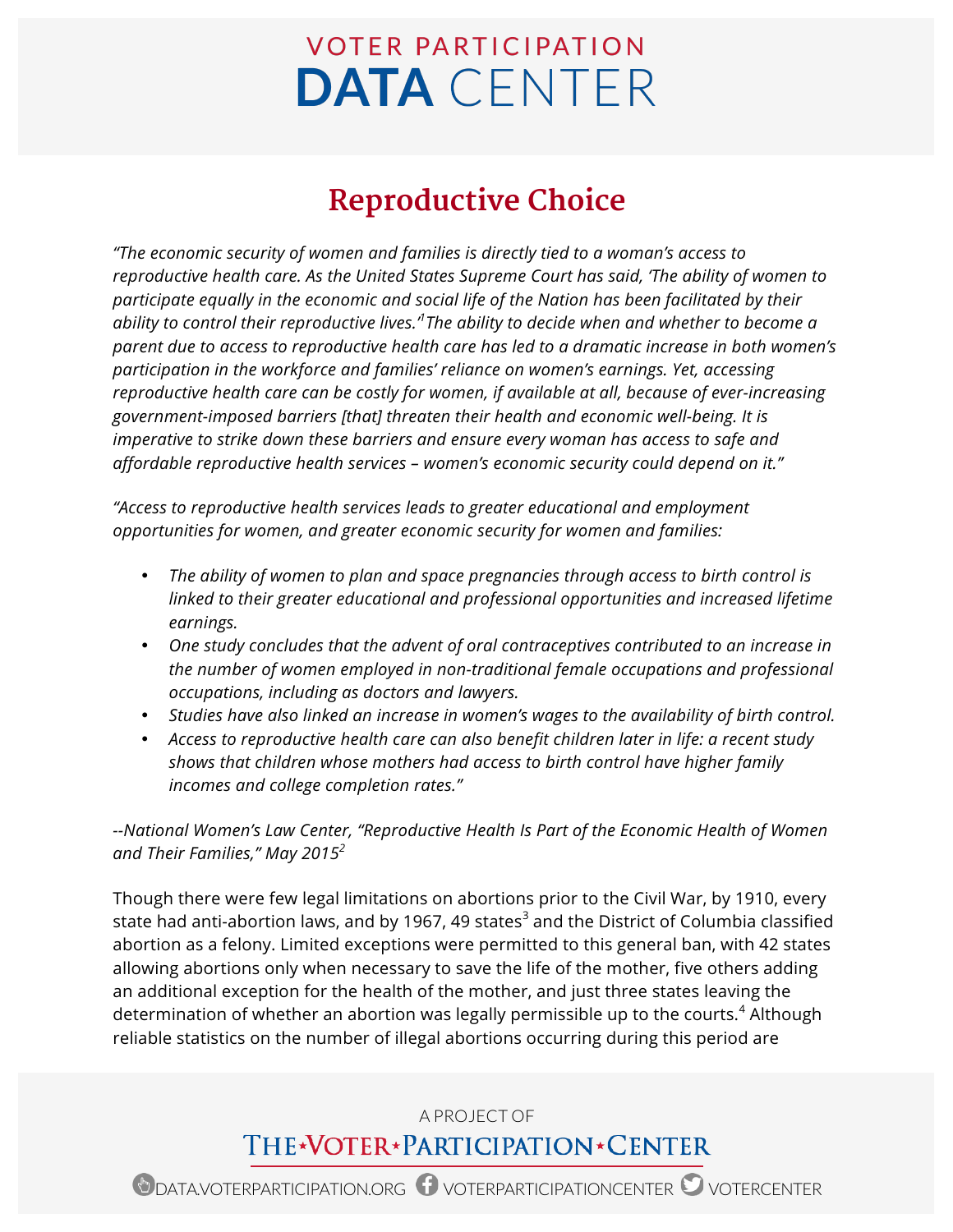limited, the best estimate of experts is that between 200,000 and 500,000 illegal abortions were being performed every year.<sup>5</sup>

*Roe v. Wade:* Starting in 1967, some states began to reduce the legal restrictions on abortions, with (by 1970) Alaska, Hawaii, New York and Washington state repealing criminal penalties for abortions performed in early pregnancy by a licensed physician. But the major change with regard to a woman's right to reproductive choice occurred with the landmark *Roe v. Wade* (and the companion *Doe v. Bolton*) decision by the U.S. Supreme Court in 1973. In its decision, the Court ruled that states may not categorically prohibit abortions by making their performance a crime, nor make abortions unnecessarily difficult to obtain by imposing restrictive procedural guidelines. The Court based its decision on the conclusion that the  $14<sup>th</sup>$  Amendment's right of personal privacy included a woman's decision about whether or not to carry a pregnancy to term.<sup>6</sup>

A January 2013 National Women's Law Center (NWLC) report on the  $40<sup>th</sup>$  anniversary of the *Roe* decision elaborated on its findings.

*In Roe, the Court held that the constitutional right to privacy includes a woman's right to decide whether to have an abortion. The Court made clear that as a basic right to privacy protected by the Due Process Clause of the Fourteenth Amendment, the woman's right is "fundamental," meaning that governmental attempts to interfere with the right are subject to "strict scrutiny." To withstand strict scrutiny, the government must show that its law or policy is necessary to achieve a compelling interest. The law or policy must also be narrowly tailored to achieve the interest and must be the least restrictive means for doing so. Yet, the Court also concluded that the "right is not unqualified and must be considered against important state interests in regulation." The Court identified those state interests as protecting women's health and protecting the "potentiality" of life. The Court developed a way to balance the woman's right to abortion against these governmental interests: prior to fetal viability, a state could only regulate abortion if necessary to protect a woman's health, such as licensing doctors. After fetal viability, a government could regulate and even ban abortion to further its interest in the potentiality of life, but it must safeguard a woman's life and a woman's health.<sup>7</sup>*

The impact of the *Roe* decision on women was enormous, with greater access to legal abortions by nonwhite women, availability of legal abortions closer to home, and termination of pregnancies at an earlier stage (almost a quarter of all abortions performed in 1970 occurred at 13 weeks or later whereas fully 90% of all abortions were performed before 13 weeks just a decade later) among the effects. Most importantly, "the replacement of unsafe, illegal abortions by safer, legal procedures meant that women experienced fewer serious complications. Studies performed at the national, state and local levels revealed that hospitalization of women with complications from illegal abortions decreased gradually after *Roe v. Wade*…As the availability of legally induced abortion increased, mortality due to abortion dropped sharply: the number of abortion-related deaths per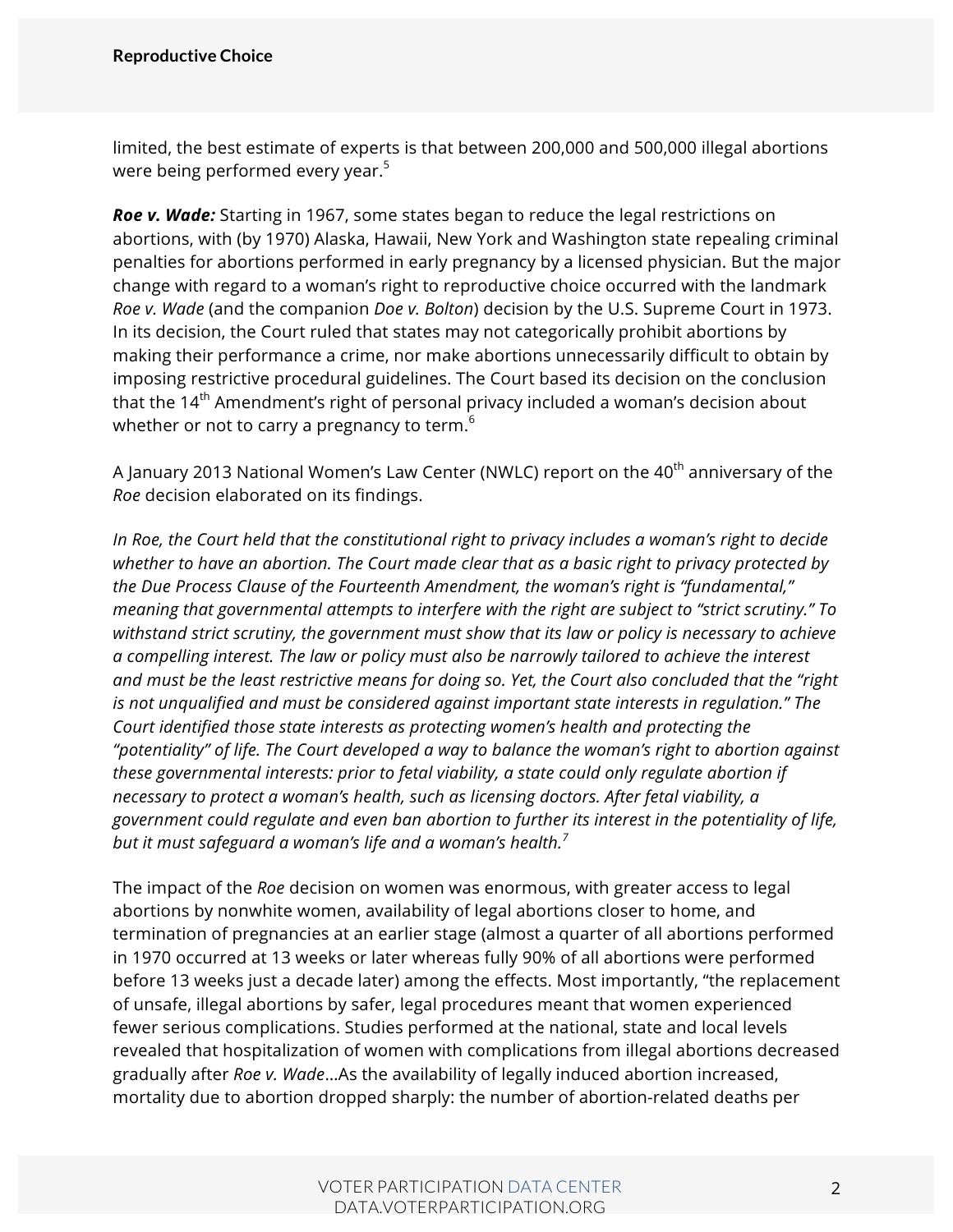million live births fell from nearly 40 in 1970 to eight in 1976…Today, legal abortion is less likely than an injection of penicillin to cause death."<sup>8</sup>

BUT IN RECENT YEARS, THE GAINS FOR WOMEN EMBODIED IN THE *ROE V. WADE* DECISION HAVE COME UNDER INCREASING ATTACK, AT BOTH THE FEDERAL AND STATE LEVELS.

**Subsequent Supreme Court decisions:** In the 1992 case of *Planned Parenthood v. Casey,* the Supreme Court reaffirmed the essential points of the *Roe* ruling, stating, "Personal decisions that profoundly affect bodily integrity, identity, and destiny should be largely beyond the reach of government…In *Roe v. Wade*, this Court correctly applied these principles to a woman's right to choose abortion." However, the decision weakened the protections afforded by *Roe* by replacing the "strict scrutiny" standard with an ill-defined "undue burden" threshold, meaning

*The government no longer has to meet the high bar of justifying a restriction on abortion by showing a compelling interest for passing the restriction, as well as showing that the restriction is narrowly tailored to meet that interest. Instead, under the undue burden standard, the Court considers whether a restriction places an undue burden, or substantial obstacle, in the path of a woman who seeks to terminate her pregnancy…The decision in Casey led to states passing more restrictions on abortion and lower courts upholding them, including mandatory delays, biased counseling requirements, and restrictions on young women's access to abortion.<sup>9</sup>*

The 2007 Supreme Court decision in *Gonzales v. Carhart* upheld the federal Partial-Birth Abortion Ban Act of 2003 (PL 108-105) that prohibits physicians from performing a "partialbirth abortion" except when necessary to save the life of a mother whose life is endangered by a physical disorder, illness or injury, including a life-endangering physical condition arising from the pregnancy itself.<sup>10</sup> The 2013 NWLC report noted that the law was upheld even though it contained no exception to allow the use of the procedure if necessary to protect the health of the woman, as had been required under the *Roe* and *Casey* decisions.

*In* Gonzales v. Carhart*, the Court held that a woman's decision to follow her physician's advice can be overridden by the government, based on a new principle never advanced or documented by either side in the case: "the bond of love the mother has for her child." The Court determined that abortion has serious harmful effects on women, including severe psychological consequences. Even though the Court admitted that this determination was based on "no reliable data," it decided that criminalizing a medically-approved abortion procedure was an acceptable way for the state to protect women from the "harmful" consequences of their own decisions that it decided to recognize. In other words, the Court deprived women of the right to make the best choice for themselves and their families because it is for their own good [emphasis in the original]. Justice Ginsburg recognized that this reasoning "reflects ancient*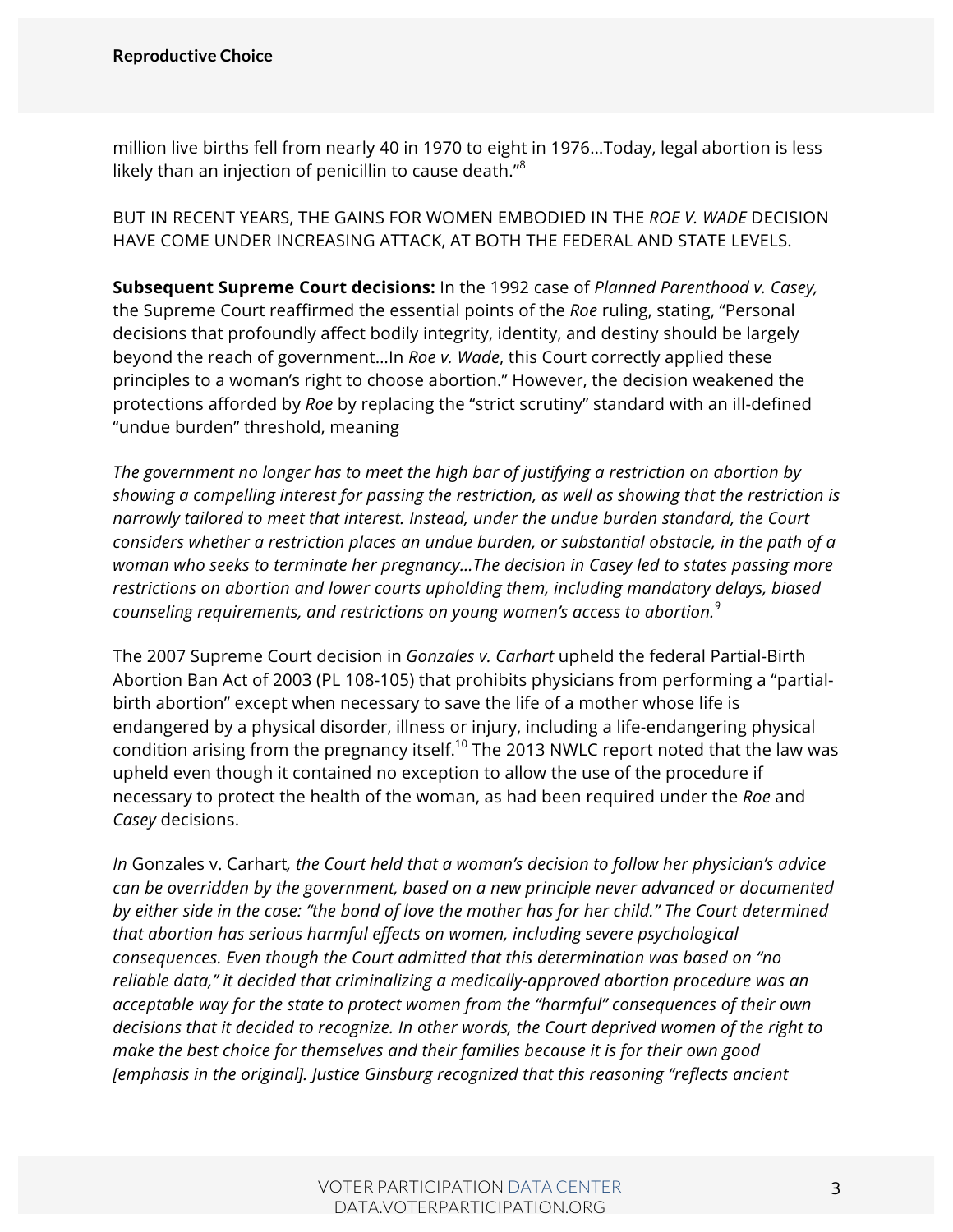*notions about women's place in the family and under the Constitution—ideas that have long since been discredited."<sup>11</sup>*

**Federal funding of abortion:** Under the so-called Hyde Amendment (named after its author, Rep. Henry Hyde, R-IL), which was passed by Congress in 1976 and went into effect in 1977, the use of any federal funds to pay for abortions is prohibited, except in cases of rape, incest, or where the woman's life is in danger. The original amendment applied only to the Medicaid program for low-income individuals, which had covered abortion services after the *Roe* decision, but over the years, it has been extended to cover federal employees and women in the Indian Health Service. (Women in the military are subject to separate, but similar, restrictions.) The Hyde Amendment is not part of permanent law, but has been annually renewed by Congress each year since 1977 as an attachment to appropriations bills.<sup>12</sup> As noted by the NWLC, "The Hyde Amendment was created to stop women from getting abortions. Representative Henry Hyde, the amendment's main proponent, stated very clearly that this was the goal: 'I would certainly like to prevent, if I could legally, *anybody* having an abortion: a rich woman, a middle class woman, or a poor woman. Unfortunately, the only vehicle available is the…Medicaid bill…' States can go beyond the Hyde Amendment, and cover medically necessary abortions for qualified women with their own state funds. However, only 17 states have done so. This means that the vast majority of low-income women in the U.S. who receive coverage of their health care needs through Medicaid are denied coverage of abortion."<sup>13</sup>

**Affordable Care Act ("Obamacare") and abortion services**: The Patient Protection and Affordable Care Act of 2010 (PL 111-148) essentially reaffirms previous federal policies in restricting federal funding of abortion services (the Hyde Amendment) and allowing states to determine abortion policy otherwise.

- Federal funds may be used to pay for abortion services only when the pregnancy is a result of rape or incest or is a medical threat to the woman's life. States may use state-only funds to pay for "medically necessary" abortions under Medicaid beyond those permitted under federal law, or to pay for abortion coverage in plans offered in a state exchange.
- Federal subsidies (for premiums or cost sharing) are prohibited from being used for abortion coverage beyond those permitted by federal law.
- Abortion coverage is prohibited from being required as part of the federallyestablished "essential benefits" package.
- States may prohibit coverage for any abortions in their state exchanges, and at least one plan within a state exchange must not cover abortions beyond those permitted by federal law.
- State laws regarding coverage, funding or procedural requirements on abortions (including parental notification/consent laws) are not affected.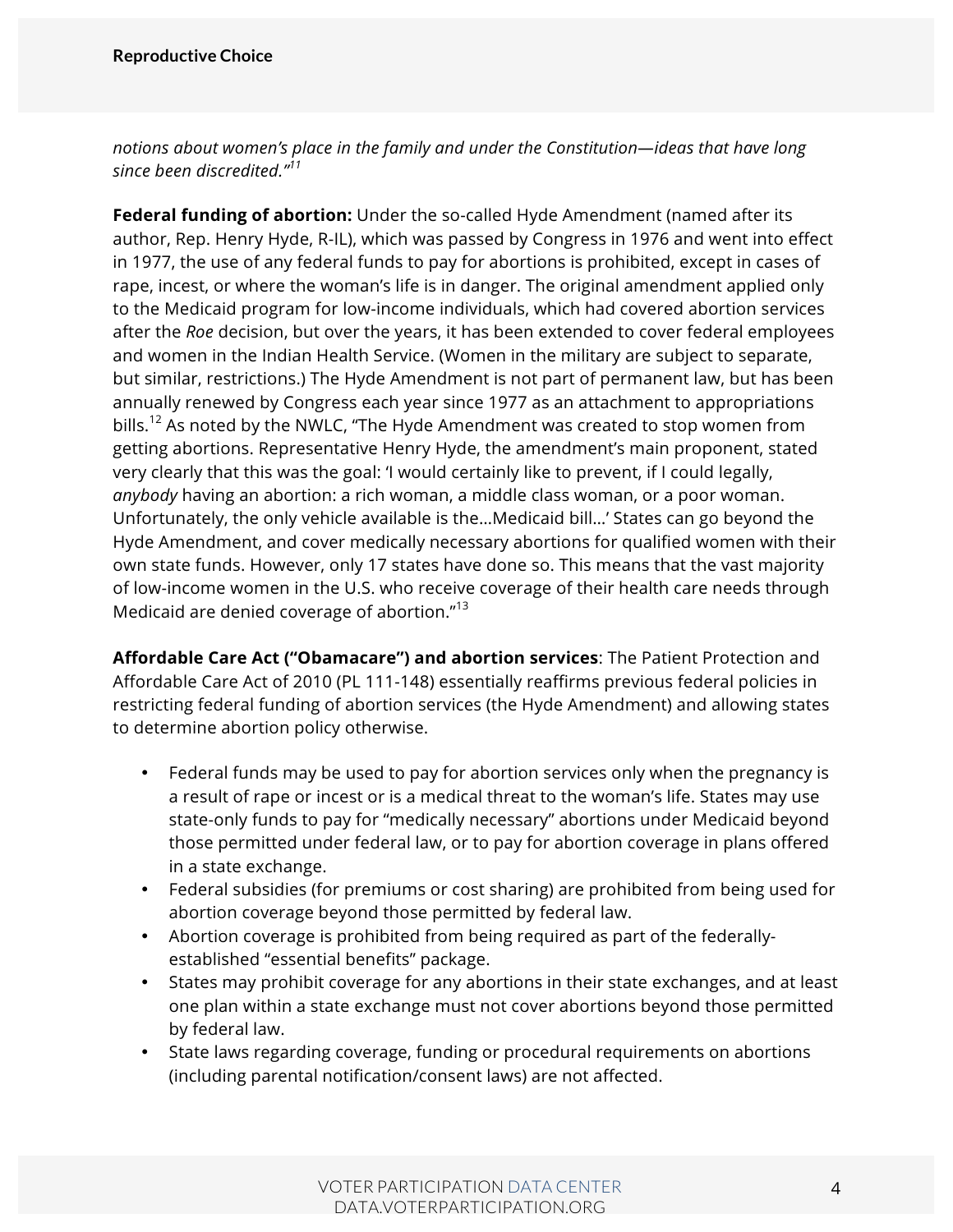- States may prohibit plans in state exchanges from covering any abortions, even if the pregnancy is a result of rape or incest, or a threat to the woman's life.
- Plans participating in state exchanges are prohibited from discriminating against any health care provider because of their unwillingness to provide, pay for, provide coverage of, or refer for abortions.14

**Affordable Care Act (ACA) and contraceptives:** Prior to the ACA, coverage for prescription contraceptives was "widespread but not universal." Most women in the U.S. receive health care coverage through private plans, and a 2010 survey of employers found that 85% of large firms covered prescription contraceptives in their largest health plans, though many of these included cost-sharing requirements that produced wide variations in costs and exemptions. Twenty-eight (28) states currently require insurance plans sold in the state to cover contraceptives, though, again, with a wide variation in costs and exemptions. Most federal health insurance programs (including Medicaid, the Federal Employee Health Benefits Plan and TRICARE for military families) cover contraceptives.<sup>15</sup>

Under the ACA, certain preventive health services were required to be covered in most new health insurance plans without imposing cost sharing (i.e. no co-payments or deductibles). In August 2011 HHS formalized the list of covered services (including all contraceptive services and supplies approved by the Food and Drug Administration<sup>16</sup>) based on recommendations from a committee of experts on women's health convened by the Institute of Medicine. Under a final rule implementing this portion of the ACA (effective August 1, 2012), "the full cost of all prescribed FDA-approved contraceptives and related services must be covered in new private plans, including individual, small group, large group, and self-insured employer plans. This new rule applies to all new plans, except for plans sponsored by certain non-profit religious employers who object to the use of birth control. Existing plans that have "grandfathered" status are not required to provide this coverage regardless of the employers' religious affiliation."17

The ACA's coverage of contraceptive services offers significant benefits for women at minimal costs for employers, as outlined in a 2012 report by the Kaiser Family Foundation.

*This new provision has significant implications for access to contraception and affordability for millions of women. It is estimated that half of pregnancies in the U.S. are unintended, among the highest rate among developed nations. The vast majority of women in the U.S. have used a contraceptive at some point in their lives to prevent unintended pregnancy, plan future pregnancies, or space childbearing. Cost-sharing requirements, such as co-payments and coinsurance, have been shown to curtail utilization of preventive services…The National Business Group on Health recommends that employers include coverage of contraceptives in their plans, finding that the short-term costs may be modest and will likely be offset by long-term saving in preventing costs associated with pregnancy. An HHS brief on cost implications of prior expansions of contraceptive coverage concluded: "Evidence from well-documented prior*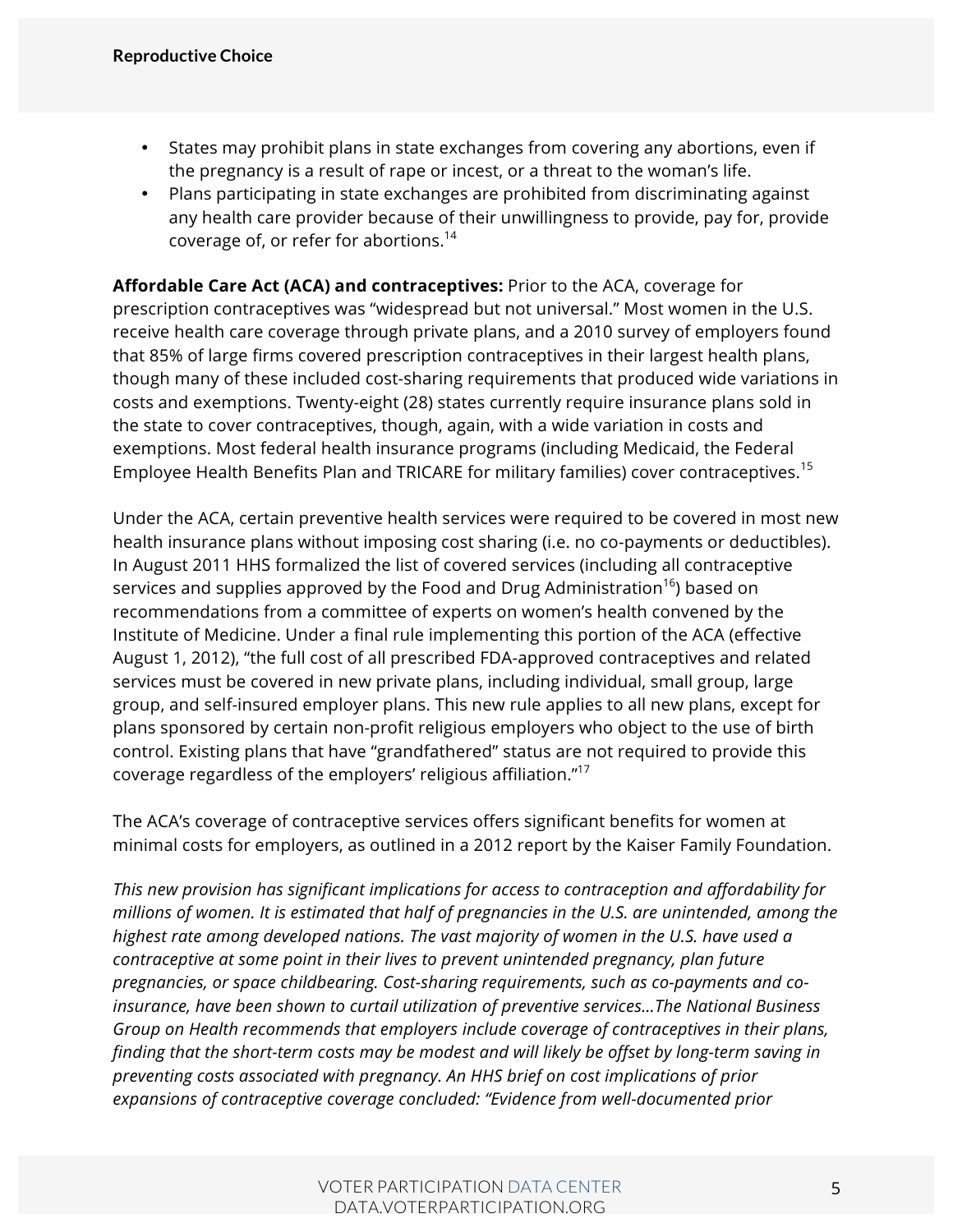*expansions of contraceptive coverage indicates that the cost to issuers of coverage for all FDAapproved contraceptive methods in insurance offered to an employed population is zero."<sup>18</sup>*

The 2013 Kaiser Women's Health Survey found that insurance covered the full cost of contraception for 35% of women with private insurance, and part of the cost for another 41% of such women, whereas 13% reported their insurance provided no coverage for birth control.<sup>19</sup>

Two reports released in April 2015 pointed to problems in the implementation of the ACA's contraceptive coverage provisions. A Kaiser Family Foundation analysis of 20 different health insurance carriers in five states (CA, GA, MI, NJ, TX) indicated, "While many insurance carriers are complying with the spirit of [the ACA contraceptive coverage] requirement, the study finds that several carriers require cost sharing, decline coverage, or otherwise limit coverage of certain contraceptive methods, in particular the vaginal ring, the patch and implants. $"^{20}$  A review by NWLC of contraceptive coverage offered through the ACA health insurance exchanges in 15 states found that "Although most women have this coverage now…some are still paying out-of-pocket costs for birth control." In addition, "this research identified three major trends among insurers that do not comply with the ACA's birth control benefit: Insurance companies are still not providing coverage for all FDA-approved methods of birth control, or impose out-of-pocket costs on items; Insurance companies limit their coverage to generic birth control; and, Insurance companies fail to cover the services associated with birth control without out-of-pocket costs, including counseling or follow-up visits. $"^{21}$ 

In response to the findings in the two 4/15 reports, as well as its own analysis of implementation of the ACA contraceptive coverage provisions, on May 11, 2015 the Obama Administration issued expanded guidelines for private health plans that:

- Clarified that the contraceptive coverage guarantee extends to all 18 distinct contraceptive methods used by women, as identified by the Food and Drug Administration;
- Required insurers to fully cover all related clinical services "needed for provision of the contraceptive method;
- Clarified that the preventive services requirements apply to all plan enrollees, including those enrolled as dependents; and
- Limited the use of so-called reasonable medical management techniques (such as drug formularies and prior authorizations) for cutting costs. $^{22}$

#### **Affordable Care Act (ACA) and contraceptive coverage religious exemptions:**

Originally, the exemption from the contraceptive coverage requirement for religious employers who object to the use of birth control was limited to houses of worship (churches, synagogues, mosques, etc.). However, objections that this excluded other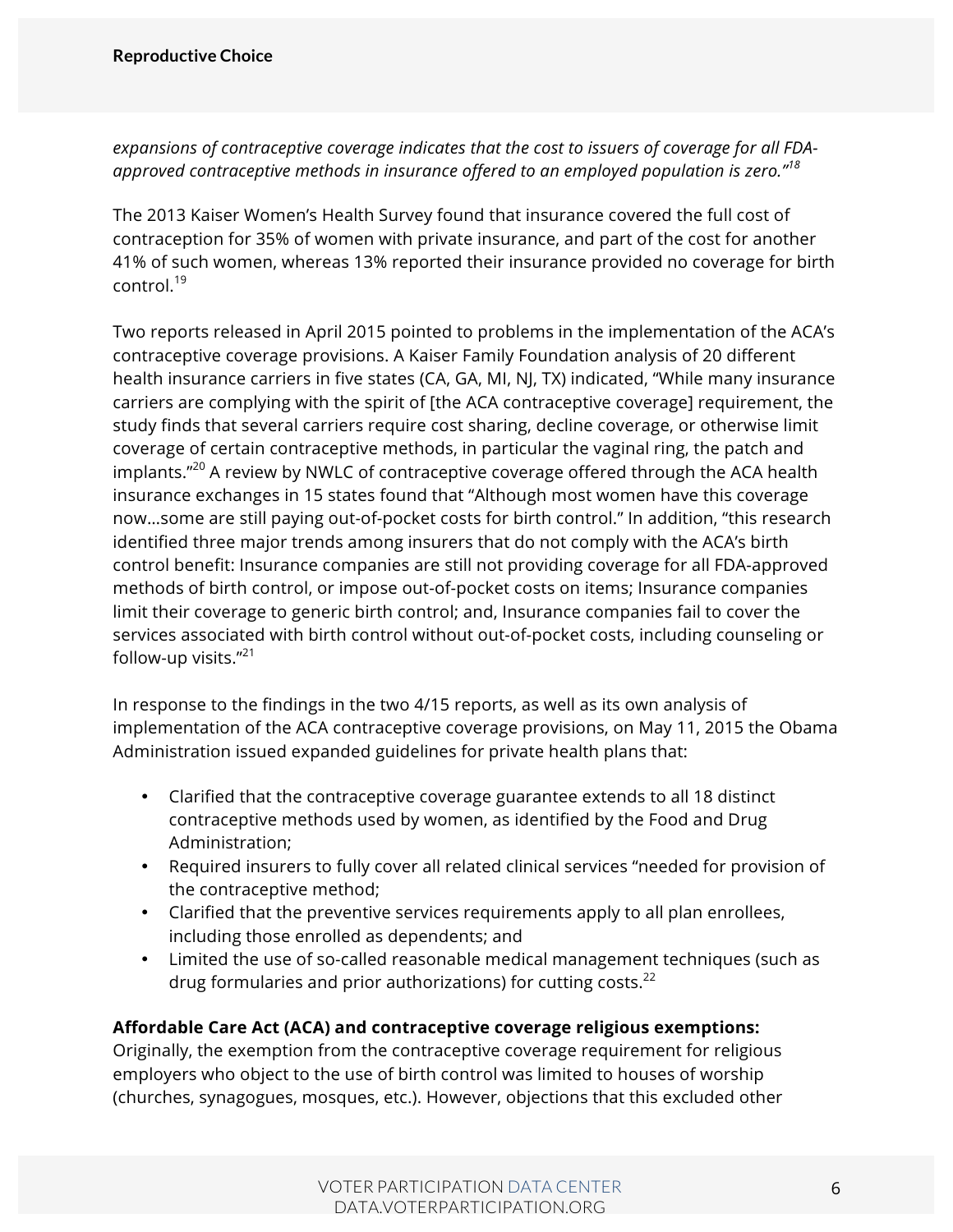religiously-affiliated institutions (such as faith-based hospitals and universities) led to the Obama Administration's development of a revised regulation (issued on February 10, 2012) that expanded the religious exemption:

- Houses of worship were completely exempted from the contraceptive coverage requirement.
- Other non-profit religiously affiliated employers who hold religious objections to contraceptives were given a one-year delay (until August 2013) during which they would not have to comply with the requirement, and during that time HHS was to develop a rule requiring that health insurance companies that sell plans to those employers offer contraceptive coverage without cost-sharing directly to any employees and their dependents who wish to have it. Thus, the religiously-affiliated employer would not have to spend their funds on contraceptive coverage, but their employees and their dependents would still be able to obtain such coverage if they desire it. $^{23}$

*Hobby Lobby* **decision**: On June 30, 2014 the U.S. Supreme Court ruled in the cases of *Burwell v. Hobby Lobby Stores, Inc.* and *Conestoga Wood Specialties v. Burwell* (often collectively referred to as the *Hobby Lobby* decision). By a narrow 5-4 majority, the Court held that applying the Affordable Care Act's requirement of coverage of contraceptives in new health insurance plans to owners of certain closely-held (i.e. family-owned) for-profit businesses was a violation of those companies' rights under the Religious Freedom Restoration Act (RFRA). While eliminating the contraceptive coverage mandate for the businesses in question, the majority opinion indicated that the federal government could provide for contraceptive coverage in these cases by either paying for the coverage itself, or utilizing the accommodation employed for religiously-affiliated non-profits (i.e. requiring the insurance companies to provide the coverage). The majority opinion also sought to emphasize that the decision only applied to such corporations run on religious principles, but in her dissent, Justice Ginsburg indicated that it could open the way to a large number of challenges by corporations over any laws they claim violate their religious liberty.<sup>24</sup>

The National Women's Law Center summarized the impact of the *Hobby Lobby* decision as follows.

*The Supreme Court's deeply divided 5-4 decision in* Burwell v. Hobby Lobby Stores, Inc. *and*  Conestoga Wood Specialties v. Burwell *dealt a blow to women's health and equality. In these two cases, for-profit companies challenged the Affordable Care Act's (ACA) guarantee that women receive insurance coverage of birth control in their employee health plan. Justice Alito's opinion for the majority allowed certain closely-held for-profit corporations to get out of complying with the birth control requirement, leaving the women who work for these companies without a critical health benefit in the health insurance they have earned through their work and paid for through their premiums…The majority held that the birth control coverage benefit*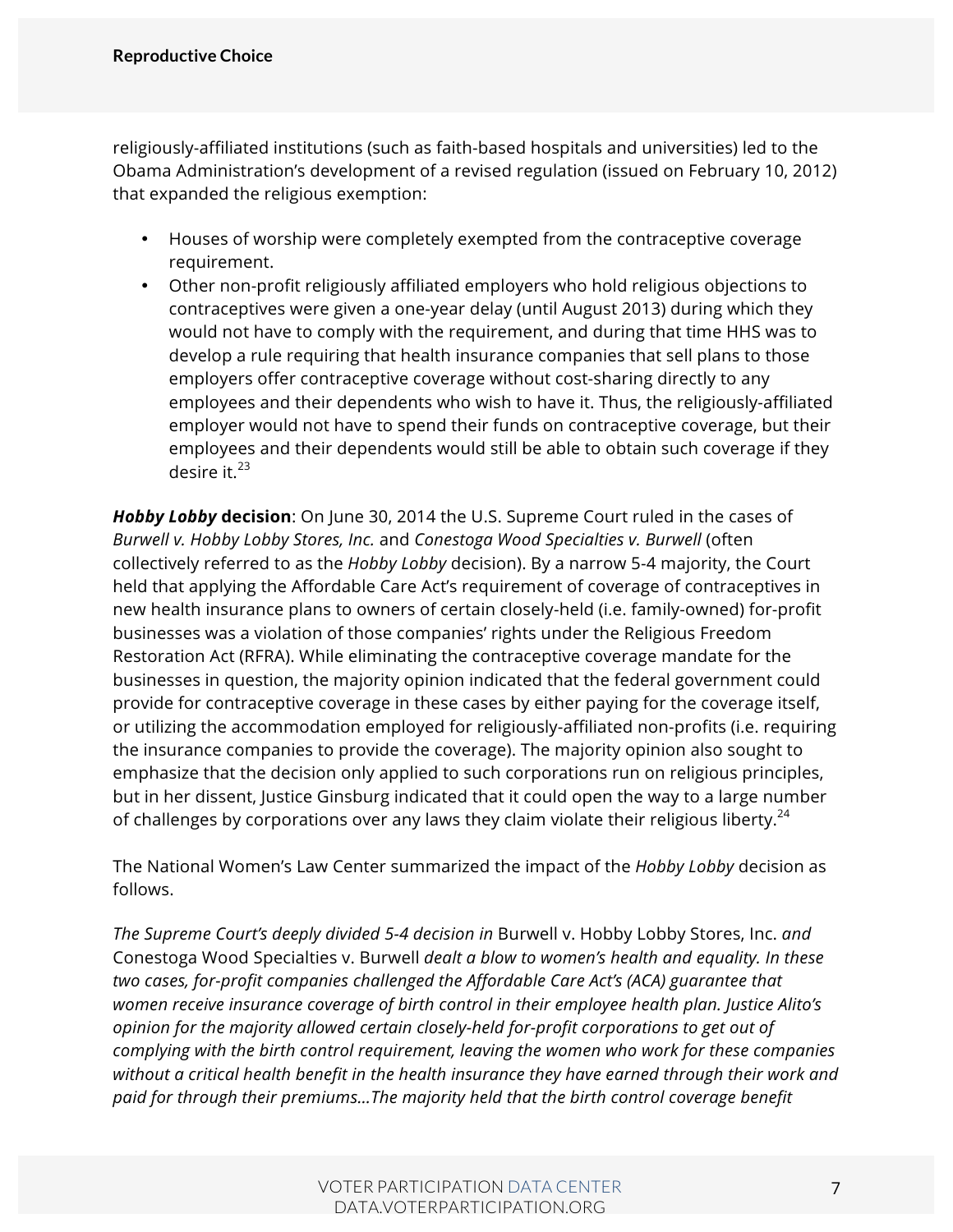*imposes a "substantial burden" on the companies' religious exercise. Rather than analyzing the facts and the law as to the nature of the burden, the majority held that there was a substantial burden simply because the companies said there was…The dissent finds that the birth control coverage benefit simply means that a company's health plan must include coverage of birth control alongside other preventive services. Any decision to use birth control is "the woman's autonomous choice," in consultation with her health provider, not a decision made by Hobby Lobby or Conestoga Wood. In other words, any connection between the company owners' religious objections and the benefit is too attenuated to be a "substantial" burden on religious exercise...As a result of the Supreme Court's decision, women workers and female dependents of employees at these [two] companies will not have access to no cost-sharing birth control coverage in their employee health plans as guaranteed by the ACA. Thousands of workers at the over 70 other for-profit businesses that have brought similar lawsuits will also likely lose this coverage, as the lower courts resolve those cases consistent with Hobby Lobby.<sup>25</sup>*

**State laws concerning abortion:** Both before and after the *Roe v. Wade* decision, state governments have been responsible for most regulations concerning abortion. In recent years, such laws have tended to limit a woman's right to choose whether to have an abortion. As of June 1, 2015:

- Late-term abortions: 43 states prohibit abortions (typically except when necessary to protect the woman's life or health) after a specified point in the pregnancy (usually defined as the point of fetal viability).
- Medicaid funding: 17 states use their own funds to pay for all or most medically necessary abortions for Medicaid enrollees, whereas 32 states and the District of Columbia prohibit the use of state funds except in cases permitted under federal law (Hyde Amendment): where the woman's life is in danger or the pregnancy is the result of rape or incest. South Dakota (in apparent violation of federal law) limits funding to cases of life endangerment only.
- Coverage by private insurance: 11 states restrict coverage of abortion services in private plans (usually limiting coverage to cases where the woman's life would be endangered if the pregnancy were carried to full term). (As of January 2015, 25 states prohibit insurance coverage of abortion in the state's ACA exchange.<sup>26</sup>)
- Provider refusal: 46 states permit individual health care providers to refuse to participate in abortions, and 43 states allow institutions to refuse to perform abortions.
- Waiting periods: 26 states mandate that a woman seeking an abortion must wait a specified period of time (usually 24 hours) between when she receives counseling and the procedure is performed.
- Parental notification and consent: 25 states require one or both parents to consent to an abortion for a minor, and 13 states require that one or both parents be notified prior to the procedure.<sup>27</sup>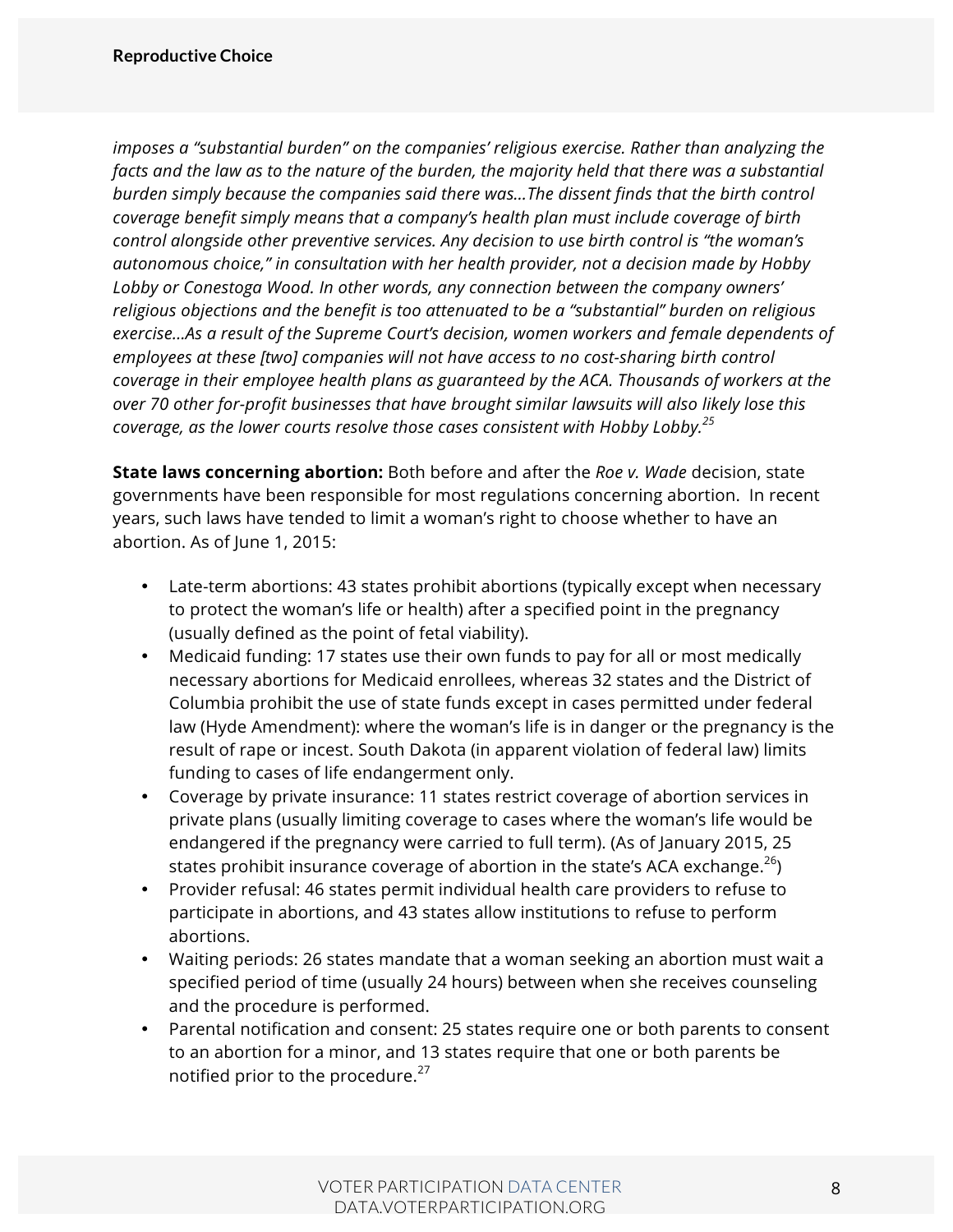• Targeted regulation of abortion providers: "24 states have laws or policies that regulate abortion providers and go beyond what is necessary to ensure patients' safety," such as requiring that these facilities "maintain relationships with hospitals, [which] adds nothing to existing patient protections while granting hospitals effective veto power over whether an abortion provider can exist." $^{28}$ 

As reported by the National Women's Law Center in January 2015, "state legislators in 2014 continued to enact laws that restrict access to abortion or ban it outright. During the year 15 states adopted 26 new restrictions that limit access to abortion. These state restrictions are a dangerous overreach into women's personal medical decisions." The following are among the new state laws identified in the report.

- Mississippi enacted a ban on all abortions after 20 weeks of pregnancy, with very limited exemptions for medical emergencies and severe fetal anomalies (and no exceptions for cases of rape or incest). Similar laws were previously passed in nine other states.
- Oklahoma became the  $14<sup>th</sup>$  state to require women to undergo an ultrasound before she can obtain an abortion.
- Georgia passed a law banning insurance coverage of abortion (even in cases of rape or incest) in plans offered in the state's ACA exchange, and Indiana adopted a statute banning coverage of abortion in all private insurance plans.
- Louisiana and Oklahoma enacted laws "requiring abortion providers to obtain medically unnecessary hospital admitting privileges…These laws are meant to drive abortion providers out of business, and are a back door ban on abortions."<sup>29</sup>

**Congressional actions:** In recent years, the U.S. House of Representatives has approved a number of pieces of legislation that would limit women's reproductive rights, but – to date at least – opposition in the U.S. Senate and by the President has prevented these measures from becoming law.

*112th Congress (2011-2012)*:

A. Planned Parenthood funding: In the House, Rep. Mike Pence (R-IN) offered an amendment to the Continuing Appropriations Resolution for FY 2011 that would prohibit the use of federal funds for Planned Parenthood. As observed by the National Women's Law Center at the time, "Planned Parenthood health centers currently provide preventive services to millions of Americans in need of health care, including the provision of contraceptives, cancer screenings, breast exams, and STI and HIV testing. In fact, over 90% of health care offered by Planned Parenthood health centers is preventive…The Pence Amendment does not in any way prohibit taxpayer funding of abortion, since federally funded health care clinics are already prevented from using federal funds to pay for abortion services."<sup>30</sup> The House approved the Pence Amendment on February 18, 2011 by a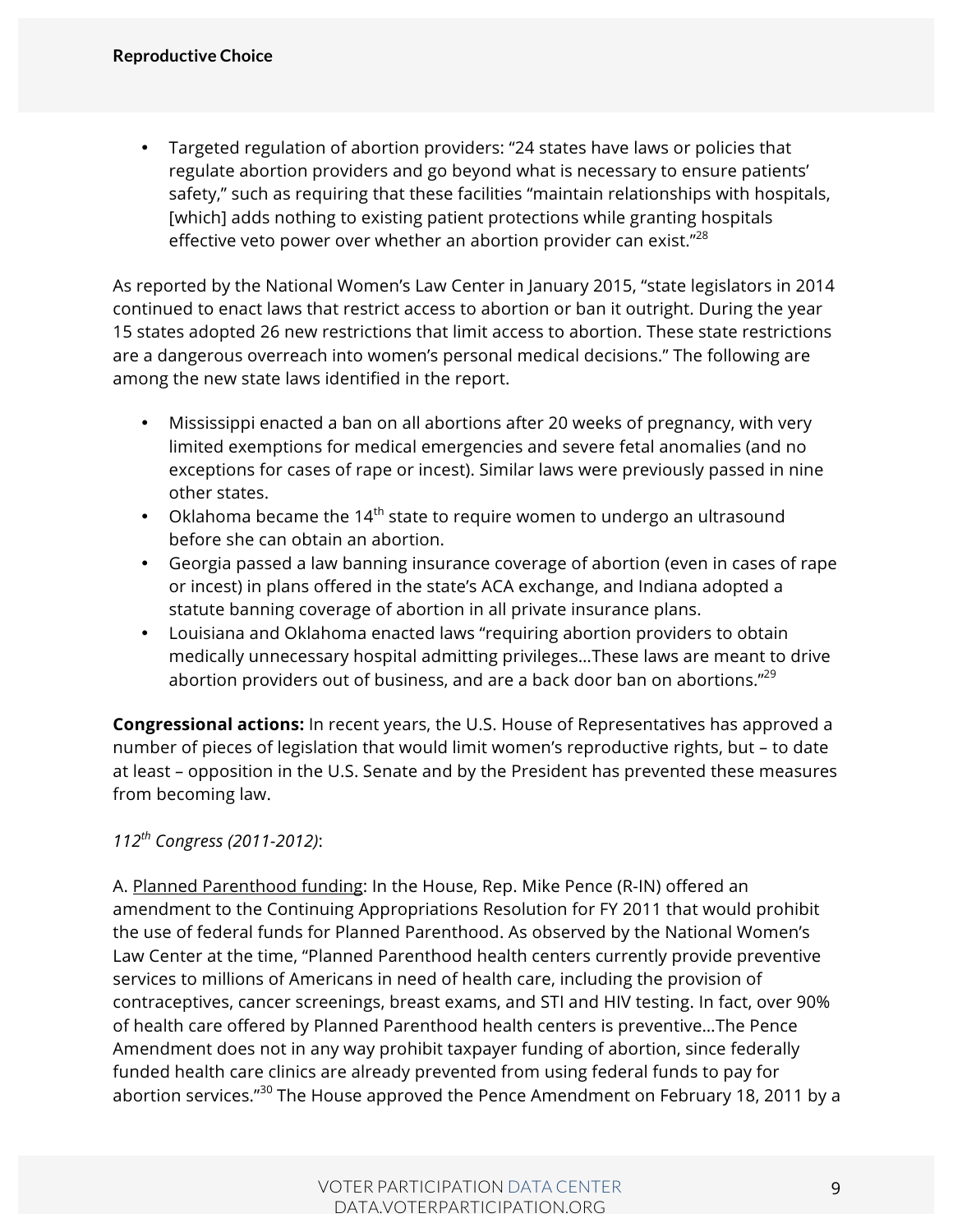vote of 240-185 (Roll Call #93—Yes: 230 Republicans, 10 Democrats; No: 7 Republicans, 178 Democrats).<sup>31</sup> The measure was killed in the Senate.

B. Expansion of exemption for contraceptive coverage: In the Senate, Sen. Roy Blunt (R-MO) offered an amendment to an unrelated highway funding bill to allow any employer or health insurance company to refuse insurance coverage of any health care service required by the Affordable Care Act (including, but not limited to, contraceptives) based on undefined "religious beliefs or moral convictions." The amendment would vastly expand the ACA's religious exemption for contraceptive coverage.<sup>32</sup> It was narrowly defeated on March 1, 2012, by a vote of 51-48 on a procedural motion to table (or kill it), where a Yes vote was a vote against the Blunt Amendment (Record Vote #24—Yes: 48 Democrats, 1 Republican, 2 Independents; No: 3 Democrats, 45 Republicans).<sup>33</sup>

*113th Congress (2013-2014):*

A. Expansion of exemption for contraceptive coverage: In the Senate, Sen. Deb Fischer (R-NE) offered an amendment to the FY 2014 Senate budget resolution (S.Con.Res. 8) on 3/22/13. The Fischer Amendment sought to "defend the conscience rights and religious principles of employers and physicians" by protecting their "religious beliefs and moral convictions" with respect to providing, or not providing, coverage of "basic primary and preventive health care" for women in insurance plans. The amendment was defeated by a 44-55 vote (Record Vote #55—Yes: 2 Democrats, 42 Republicans; No: 50 Democrats, 3 Republicans, 2 Independents).<sup>34</sup> In the House, similar language was attached by the House Republican leadership to the FY 2014 Continuing Appropriations resolution that sought to prevent a government shutdown at the start of the fiscal year (October 1, 2013). The House leadership, in support of the Republican caucus, tried to utilize the appropriations measure as a means of de-funding or delaying implementation of the Affordable Care Act. As part of that effort, on September 29, 2013 the House approved, by a vote of 231-192 (Roll Call #498—Yes: 229 Republicans, 2 Democrats; No: 2 Republicans, 190 Democrats)<sup>35</sup> an appropriations resolution that included the so-called "conscience clause" to permit employers and insurers to not provide insurance coverage for certain preventive services for women, including contraceptives, that they object to on religious or moral grounds. This was included as part of overall language to impose a one-year delay in implementation of any ACA provisions not then in effect.<sup>36</sup> The House-passed resolution was rejected by the Senate, and a shutdown of the federal government subsequently occurred from October 1 through October 16, 2013, until it was lifted by a funding agreement passed by both houses that removed any delays in ACA implementation, including in the provision of insurance coverage for contraceptive services.37

B. Ban on federal funding of abortion: The "No Taxpayer Funding for Abortion Act" was introduced in the House by Rep. Christopher Smith (R-NJ) on 5/14/13 (H.R. 7, which had 171 co-sponsors) and in the Senate by Sen. Roger Wicker (R-MS) on the same date (S. 946,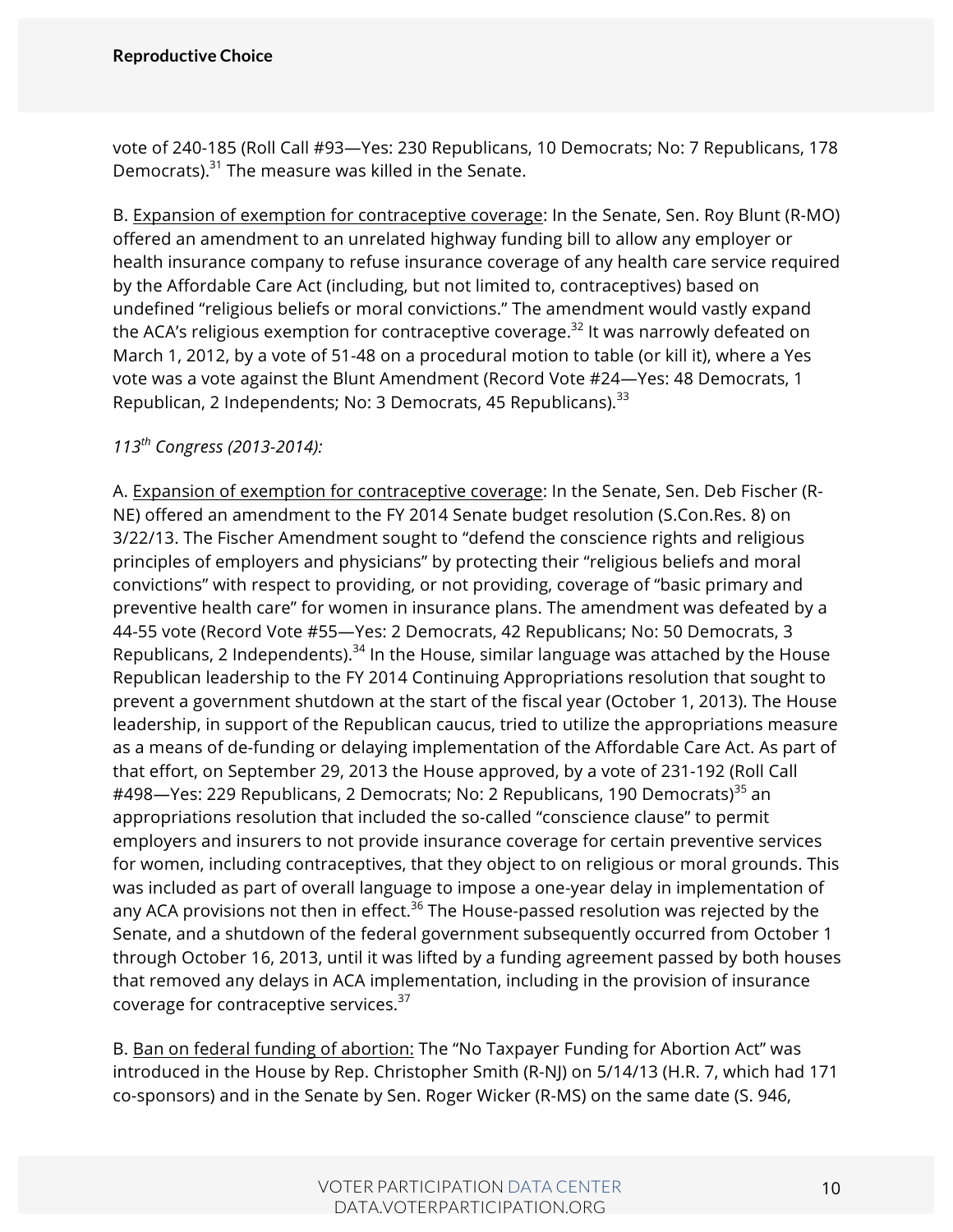which had 27 co-sponsors).<sup>38</sup> These measures would make the Hyde Amendment's ban on federal funding of abortion services permanent, and expand its provisions to prevent federal funds from going to any providers or facilities that offer abortion services. Furthermore, they would extend the ban to include federal tax credits for premium assistance provided under the Affordable Care Act for any health insurance plans that provide abortion coverage. Under current law, the federal subsidies may not be used to purchase such coverage, but the subscriber is permitted to pay for the abortion coverage separately and out of their own pocket. As explained in the non-partisan *National Journal,* "The bill gives insurers a big incentive to drop abortion coverage from their plans, or risk losing the large pool of consumers who receive the law's subsidies. Abortion coverage is historically relatively ubiquitous in health plans, so the effect could be far-reaching."<sup>39</sup> The House approved H.R. 7 on January 28, 2014 by a vote of 227-188 (Roll Call #30—Yes: 221 Republicans, 6 Democrats; No: 1 Republican, 187 Democrats),  $40$  but no action was taken in the Senate.

C. 20-Week Abortion Ban: The "Pain-Capable Unborn Child Protection Act" would ban all abortions nation-wide on or after the  $20<sup>th</sup>$  week of pregnancy except "(1) where necessary to save the life of a pregnant woman whose life is endangered by a physical disorder, illness, or injury, excluding psychological or emotional conditions; or (2) where the pregnancy is the result of rape, or the result of incest against a minor, if the rape has been reported at any time prior to the abortion to an appropriate law enforcement agency, or the incest has been reported at any time prior to the abortion to an appropriate law enforcement agency or to a government agency legally authorized to act on reports of child abuse or neglect." The House bill (H.R. 1797, which had 184 co-sponsors) was introduced on 4/26/13 by Rep. Trent Franks (R-AZ) whereas the Senate version (S. 1670, which had 40 co-sponsors) was introduced by Sen. Lindsey Graham (R-SC) on  $11/7/13.<sup>41</sup>$  On 6/18/13, the House approved H.R. 1797 by a margin of 228-196 (Roll Call #251—Yes: 222 Republicans, 6 Democrats; No: 6 Republicans, 190 Democrats), $42$  but no was taken in the Senate.

**Birth control statistics:** In 2011, the U.S. abortion rate declined to 16.9 abortions per 1,000 women aged 15-44, the lowest level since 1973 (when it was 16.3 per 1000) and far below the 1981 peak level (of 29.3 per 1000). A researcher for the Guttmacher Institute indicated, "With abortion rates falling in almost all states, our study did not find evidence that the national decline in abortions during this period [2008-2011] was the result of new state abortion restrictions," observing further that many of those restrictions were enacted or went into effect after the study period. The researcher continued, "Rather, the decline in abortions coincided with a steep national drop in overall pregnancy and birth rates. Contraceptive use improved during this period, as more women and couples were using highly effective long-acting reversible contraceptive methods, such as the IUD. Moreover, the recent recession led many women and couples to want to avoid or delay pregnancy and childbearing."<sup>43</sup>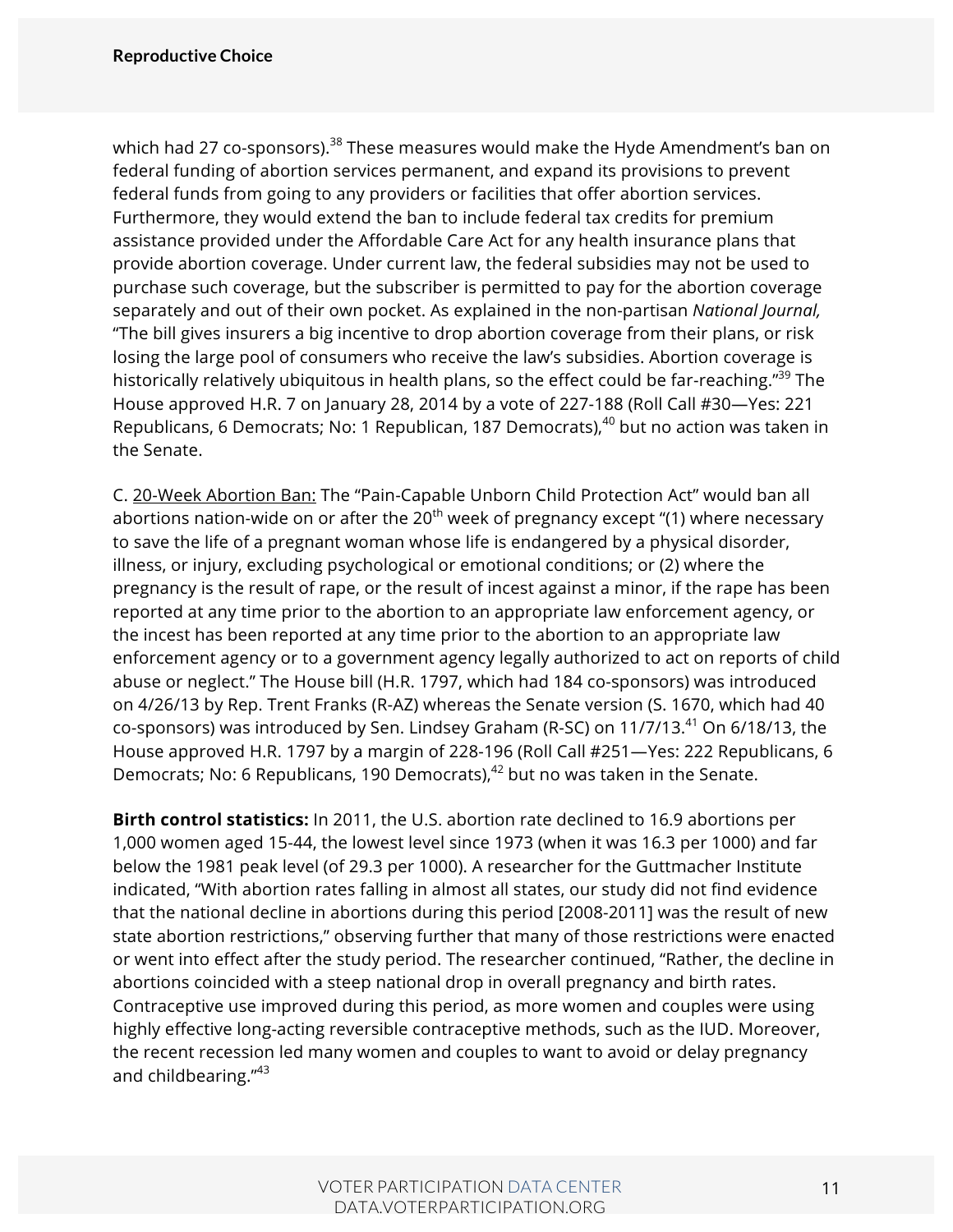A July 2014 fact sheet prepared by the Guttmacher Institute highlighted other pertinent facts about abortion in the United States.

- In 2010, 63.1% of all abortions were performed within the first eight weeks of pregnancy, and another 25.7% took place between the ninth and twelfth weeks. Just 1.2% occurred after the twentieth week.
- Half of pregnancies are unintended and 40% of these are terminated by abortion.
- Each year, 1.7% of women aged 15-44 have an abortion.
- Approximately 61% of all abortions are obtained by women who have one or more children.
- Women who have never married and are not cohabiting account for 45% of all abortions.
- Teenagers represent 18% of those obtaining abortions, whereas women in their twenties account for 57%.
- Over four in ten (42%) women having abortions have incomes below the federal poverty level.
- "The reasons women give for having an abortion underscore their understanding of the responsibilities of parenthood and family life. Three-fourths of women cite concern for or responsibility to other individuals; three-fourths say they cannot afford a child; three-fourths say that having a baby would interfere with work, school or the ability to care for dependents; and half say they do not want to be a single parent or are having problems with their husband or partner."<sup>44</sup>

A CDC analysis of abortion in 2011 found that, in the 36 states (plus the District of Columbia) reporting such information, 85.5% of women who obtained abortions were unmarried, increasing from 81.7% in 2002.<sup>45</sup> However, a separate CDC report indicated that the abortion rate among unmarried women had declined from 47.7 abortions per 1000 women in 1990, to 34.9 in 2000, to 28.9 in 2009.<sup>46</sup>

**Polling:** Public opinion on abortion has been broadly consistent over time, with a larger proportion of respondents thinking abortions should be available in all cases than believing abortions should be completely unavailable, but a majority always favoring a position between those clear cut viewpoints. In most surveys opinion tends to fall on the side of abortions being made legal in most cases, but the precise wording of the question plays a major role in determining where most respondents would draw the line.

*(1)* This is illustrated most clearly in a March 2015 survey conducted for Vox, where a different formulation with respect to the legality of abortion was presented to each of two halves of the sample:

*(Split Sample A): In general, what is your feeling right now? Abortion should be legal in almost all cases 28%*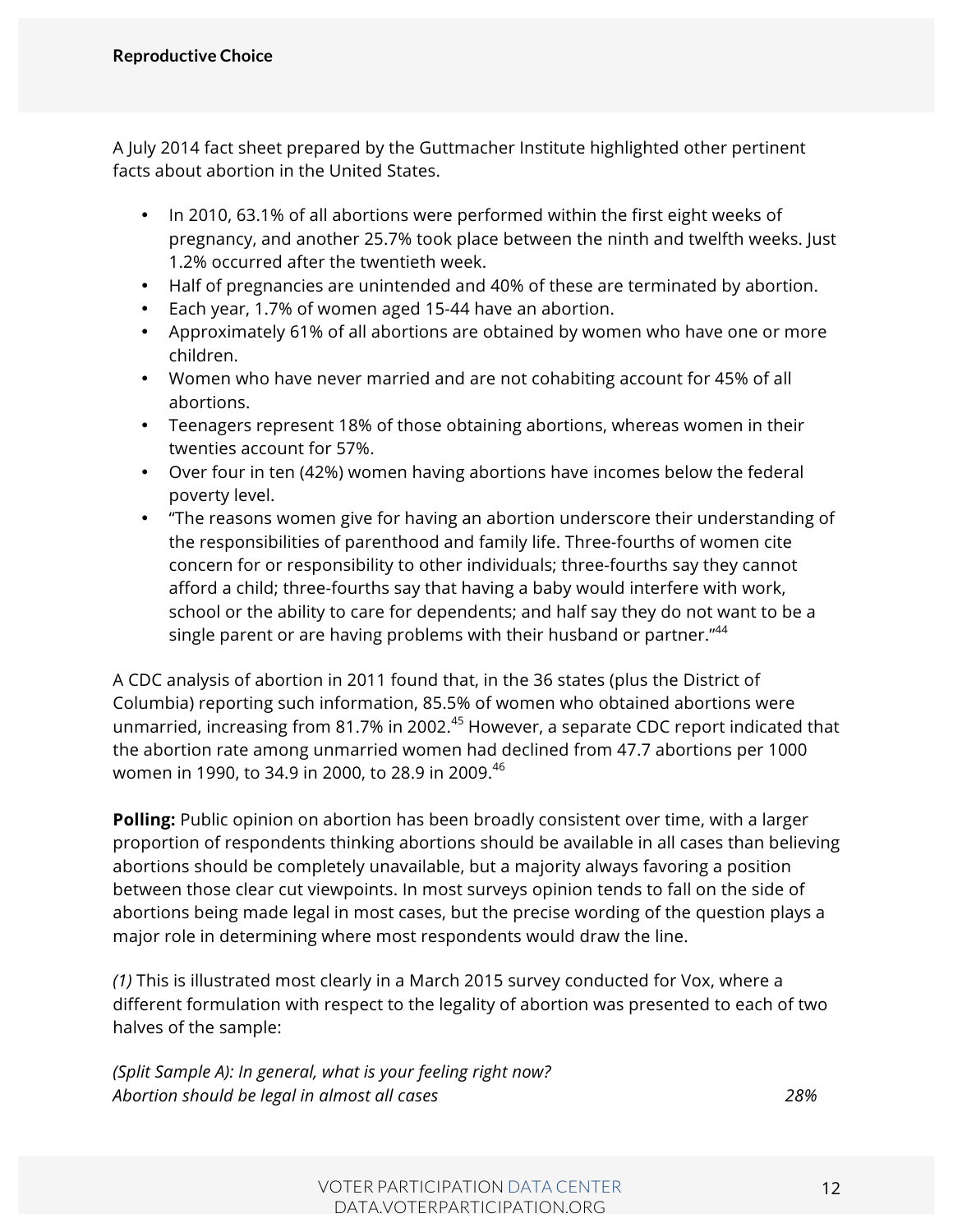| Abortion should be legal in most cases                                                     | 18%        |
|--------------------------------------------------------------------------------------------|------------|
| Abortion should only be legal in cases of rape, abuse, or if the woman's health is at risk | 34%        |
| Abortion should never be legal                                                             | 16%        |
| Refused to answer                                                                          | 5%         |
| (Split Sample B): In general, what is your feeling right now?                              |            |
| Women should have a legal right to safe and accessible abortion in almost all cases        | 37%        |
| Women should have a legal right to safe and accessible abortion in most cases              | 16%        |
| Women should only have a legal right to abortion if they were raped, abused,               |            |
| or their health was at risk                                                                | 32%        |
| Women should not have a legal right to any kind of abortion                                | 11%        |
| Refused to answer                                                                          | $4\%^{47}$ |

*(2) The Economist/YouGov Poll (1/2014): When do you think abortion should be legal? (A) Abortion should always be legal. There should be no restrictions on abortion. (B) Abortion should be legal, but with some restrictions (such as for minors or late-term abortions). (C) Abortion should only be legal in special circumstances, such as when the life of the mother is in danger. (D) Abortion should be illegal. It should never be allowed.*

*(A) Total: 18%; Men: 18%; Women: 19%*

*(B) Total: 39%; Men: 37%; Women: 41%*

*(C) Total: 31%; Men: 36%; Women: 26%*

*(D) Total: 12%; Men: 10%; Women: 14%<sup>48</sup>*

*(3) CNN/ORC Poll: Do you think abortion should be legal under any circumstances, legal under only certain circumstances, or illegal in all circumstances? (If "legal under only certain circumstances") Do you think abortion should be legal in most circumstances or only a few circumstances?*

|             | Legal in most Legal in a few |     |                                                   |     |                  |  |  |
|-------------|------------------------------|-----|---------------------------------------------------|-----|------------------|--|--|
|             | Always legal                 |     | circumstances circumstances Always illegal Unsure |     |                  |  |  |
| 1/31-2/2/14 | 27%                          | 13% | 38%                                               | 20% | 2%               |  |  |
| 5/17-18/13  | 25%                          | 11% | 42%                                               | 20% | 2%               |  |  |
| 8/22-23/12  | 35%                          | 9%  | 37%                                               | 15% | 2% <sup>49</sup> |  |  |

*(4) Quinnipiac University poll: Do you think abortion should be legal in all cases, legal in most cases, illegal in most cases, or illegal in all cases?*

|             | <u>Legal in</u> | Legal in   | <b>Illegal</b> in | <b>Illegal</b> in |            |
|-------------|-----------------|------------|-------------------|-------------------|------------|
|             | all cases       | most cases | most cases        | all cases         | Don't know |
| 11/18-23/14 |                 |            |                   |                   |            |
| Total       | 23%             | 33%        | 24%               | 12%               | 8%         |
| Men         | 21%             | 32%        | 26%               | 12%               | 9%         |
| Women       | 25%             | 35%        | 22%               | 12%               | 7%         |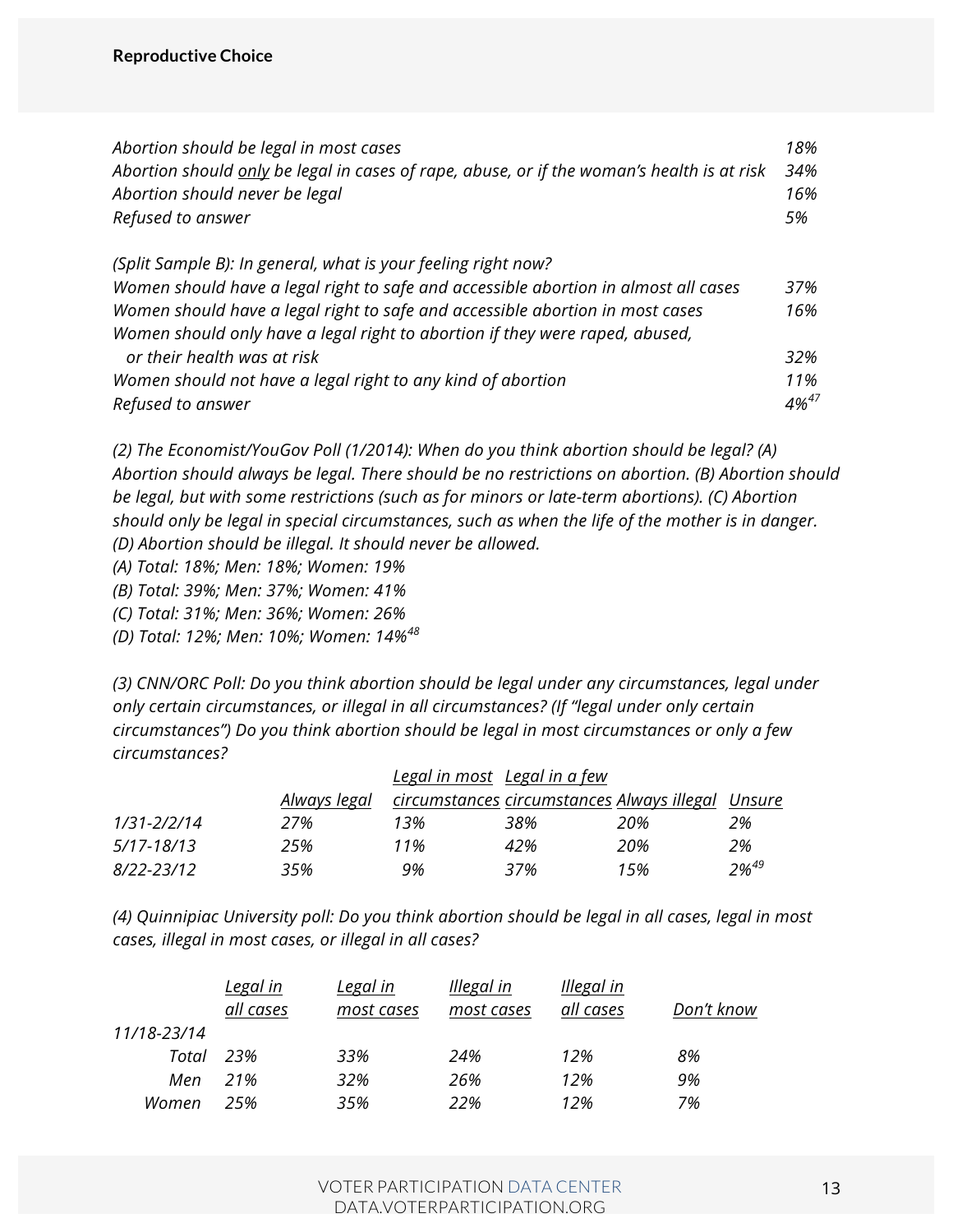#### **Reproductive Choice**

| 20% | 36% | 23% | 14% | 7%         |
|-----|-----|-----|-----|------------|
| 22% | 33% | 25% | 14% | 6%         |
| 18% | 34% | 24% | 18% | 5%         |
| 19% | 38% | 24% | 14% | 5%         |
| 17% | 37% | 26% | 13% | 7%         |
| 18% | 37% | 27% | 14% | .5%        |
| 20% | 35% | 26% | 14% | $6\%^{50}$ |
|     |     |     |     |            |

### Recent actions

**1. No Taxpayer Funding for Abortion Act.** This legislation was re-introduced in the 114<sup>th</sup> Congress by Rep. Christopher Smith (R-NJ) in the House on 1/21/15 (H.R. 7, which has 29 co-sponsors) and by Sen. Roger Wicker (R-MS) in the Senate on 2/26/15 (S. 582, which has 43 co-sponsors as of 6/11/15). The House approved H.R. 7 on 1/22/15 by a vote of 242-179 (Roll Call #45—Yes: 239 Republicans, 3 Democrats; No: 1 Republican, 178 Democrats). Further action is pending in the Senate. $51$ 

Prior to the House action, NWLC issued a statement indicating, "H.R. 7 is a dangerous and misleading bill that has one goal – eliminating abortion coverage in all of the insurance markets. If H.R. 7 were to become law, all women could either lose insurance coverage that includes abortion or be stigmatized while seeking such comprehensive insurance."<sup>52</sup>

**2. 20-Week Abortion Ban.** The "Pain-Capable Unborn Child Protection Act" was reintroduced in the 114<sup>th</sup> Congress by Rep. Trent Franks (R-AZ) in the House on 1/6/15 (H.R. 36, which has 187 co-sponsors). No companion bill has yet been introduced in the Senate. The House took up H.R. 36 on 5/13/15, and cast two recorded votes on the measure. First, by a vote of 181-246 it rejected a motion by Rep. Julia Brownley (D-CA) that would have permitted the termination of pregnancies after 20 weeks if the woman's health is at risk (Roll Call #222—Yes: 181 Democrats; No: 243 Republicans, 3 Democrats). Then, it approved the bill with the 20-week ban intact, by a margin of 242-184 (Roll Call #223—Yes: 238 Republicans, 4 Democrats; No: 180 Democrats, 4 Republicans). Further action is pending in the Senate.<sup>53</sup>

NWLC also issued its analysis of this legislation:

- H.R. 36 would prevent women across the country from receiving an abortion at 20 weeks of pregnancy, ignoring the many reasons why a woman may need an abortion later in pregnancy…
- The American Congress of Obstetricians and Gynecologists, the nation's leading association of medical experts on women's health, has come out in strong opposition to twenty week bans.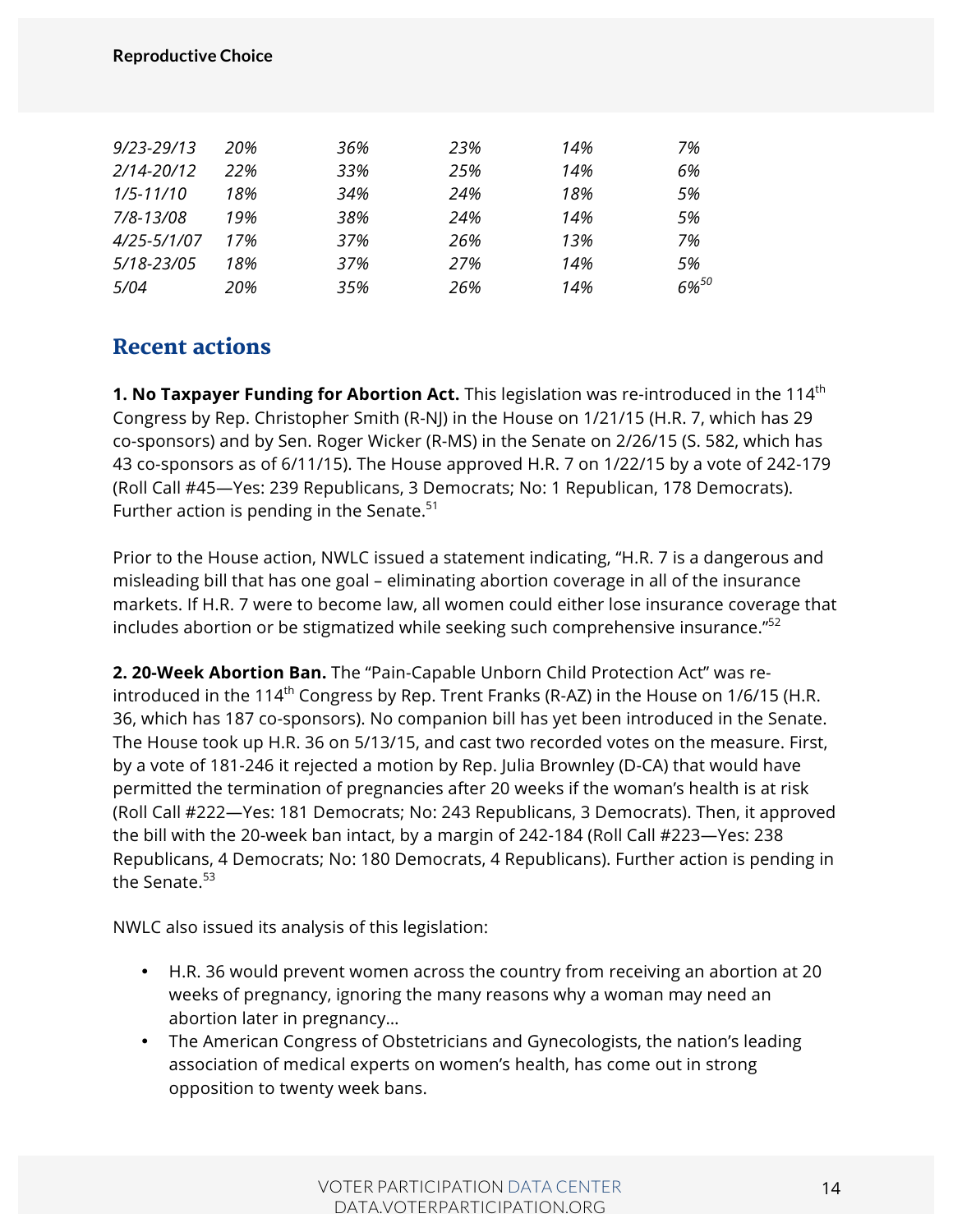- The revised version of H.R. 36 includes new requirements that mandate providers to use an "informed consent" form that goes against established medical practice, thereby injecting politics into the patient-provider relationship…
- Each time a similar ban on abortion has been challenged in court, it has been blocked.
- H.R. 36's lack of a health exception also violates the U.S. Constitution. The Supreme Court has made clear that, even after viability, any prohibition on abortion must include an exception for circumstances when abortion "is necessary, in appropriate medical judgment, for the preservation of the life or health" of the woman…
- Even when a woman's life is at risk, H.R. 36 forces providers to "wait and see" whether the patient really would die or suffer "substantial and irreversible physical impairment of a major bodily function" before performing an abortion…
- This latest version of H.R. 36 once again ignores the experience of a sexual assault survivor by imposing requirements that would deny her control at a critical time and force her to take actions she might not be ready or able to take, which could lead to further trauma and unnecessary risks.
- Instead of forcing all rape survivors to report the crime, the revised H.R. 36 now forces adult rape survivors either to report the crime or to seek medical care or counseling at least 48 hours prior to getting an abortion. To comply with this requirement, not only does a woman have to see a provider other than the one providing the abortion, but she cannot see any provider in the same facility where abortions are performed (unless it is a hospital)…
- A woman's health, not politics, should drive important medical decisions. H.R. 36 is an unconstitutional attempt to impose a nationwide ban on later abortion. It ignores a woman's individual circumstances, threatens her health, and takes an extremely personal medical decision away from a woman and her health care provider.<sup>54</sup>

**3. Ban on federal funding for Planned Parenthood.** On 1/8/15, Rep. Marsha Blackburn (R-TN) re-introduced H.R. 217, "Title X Abortion Provider Prohibition Act" (which has 147 cosponsors as of 6/11/15) to prohibit the federal government from providing any family planning assistance to any entity that performs, or provides any funds to any other entity that performs, abortions. Sen. David Vitter (R-LA) introduced an identical bill in the Senate (S. 51, which has 4 co-sponsors as of  $6/11/15$ ) on  $1/7/15$ .<sup>55</sup> The practical effect of this legislation would be to deny federal funding to Planned Parenthood and other organizations that provide comprehensive counseling to women on the full range of birth control options available to them. As reported in previous debate on the Pence Amendment (see above), "over 90% of health care offered by Planned Parenthood health centers is preventive…[Banning federal family planning funding for organizations like Planned Parenthood] does not in any way prohibit taxpayer funding of abortion, since federally funded health care clinics are already prevented from using federal funds to pay for abortion services."<sup>56</sup>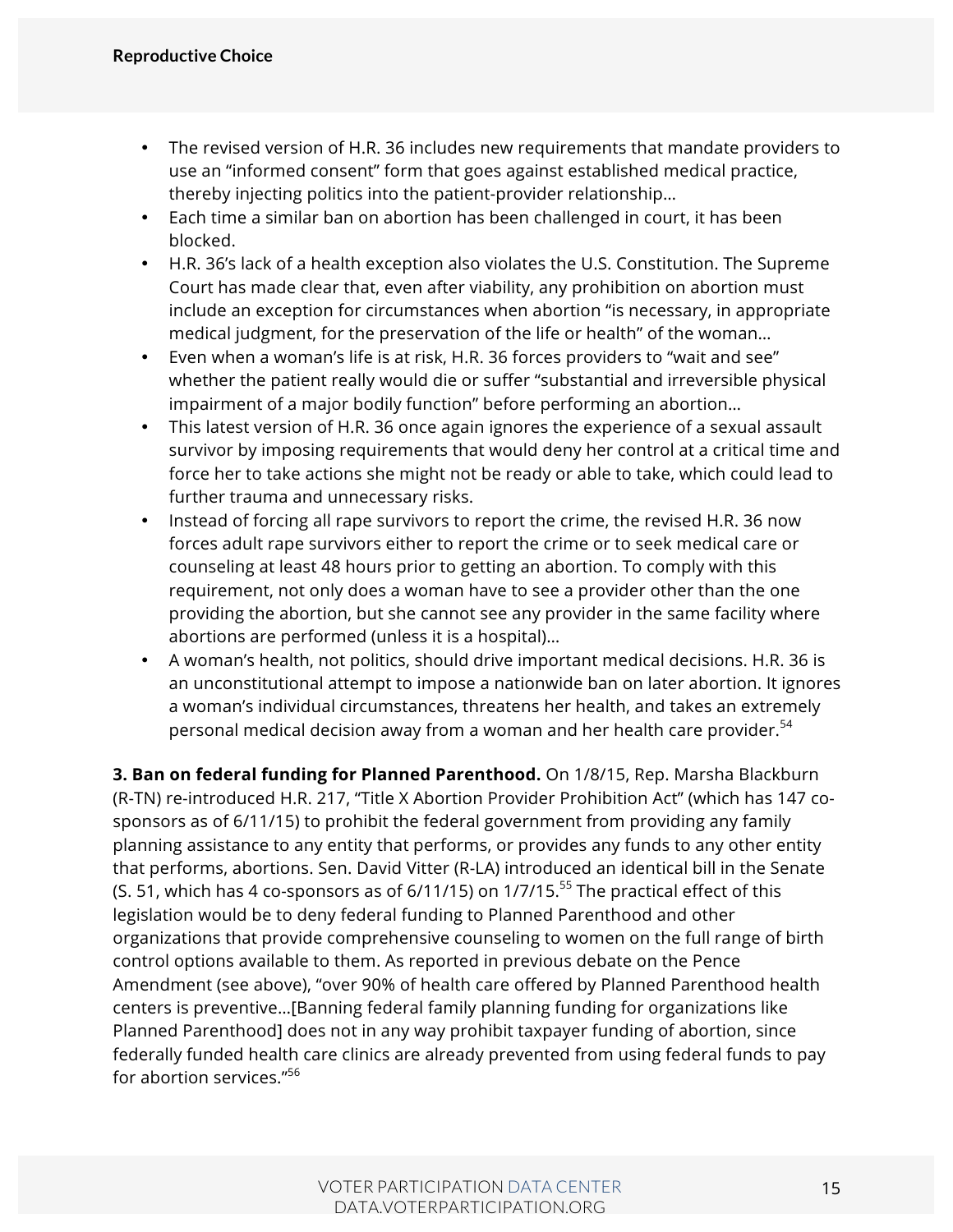**4. Health Care Conscience Rights Act**. Legislation has been re-introduced in the House of Representatives that would *expand* the current exemptions from the ACA's contraceptive coverage requirement. Specifically, the Health Care Conscience Act (H.R. 940) was introduced in the House on 2/12/15 by Rep. Diane Black (R-TN), and has 147 co-sponsors as of 6/11/15. No companion bill has yet been introduced in the current session in the Senate, but in the last session an identical bill (S. 1204) was introduced in on 6/20/13 by Sen. Tom Coburn (R-OK), and had 21 co-sponsors. The bill would permit employers and insurers to opt out of any of the ACA's preventive services coverage requirements, including contraceptives, "to which the [employer] or issuer has a moral or religious objection." The bills do not further define "moral or religious" objections.<sup>57</sup>

**5. Protect Women's Health from Corporate Interference Act.** In response to the *Hobby Lobby* decision, legislation was introduced on 7/9/14 in the House (H.R. 5051, which had 162 co-sponsors) by Rep. Louise Slaughter (D-NY), and in the Senate (S. 2578, which had 46 co-sponsors) by Sen. Patty Murray (D-WA). The bills, also referred to as the "Not My Boss's Business Act," were designed "to ensure that employers that provide health benefits to their employees cannot deny any specific health benefits, including contraceptive coverage, to any of their employees or the covered dependents of such employees entitled by Federal law to receive such coverage." Specifically, they would restore contraceptive benefit coverage to the situation prior to the *Hobby Lobby* decision, which mandated such coverage except for houses of worship, and provided accommodations for religiously-affiliated nonprofit organizations with objections to contraceptive coverage.<sup>58</sup> In introducing the bill, Sen. Murray stated, "After five justices decided last week that an employer's personal views can interfere with women's access to essential health services, we in Congress need to act quickly to right this wrong. This bicameral legislation will ensure that no CEO or corporation can come between people and their guaranteed access to health care, period." H.R. 5051 and S. 2578 were endorsed by a number of organizations, including 9to5, the American Association of University Women (AAUW), the American Cancer Society Cancer Action Network, the American Congress of Obstetricians and Gynecologists, the Association of Women's Health Obstetric and Neonatal Nurses, the National Council of Women's Organizations, the National Women's Law Center, and the Planned Parenthood Federation of America.59

No further action occurred on the House bill, but on 7/16/14 an attempt was made by Majority Leader Harry Reid (D-NV) in the Senate to bring S. 2578 to the floor for action. However, this attempt was subjected to a filibuster, and the motion by Sen. Reid to invoke cloture (and thus end the filibuster) was defeated by a vote of 56-43 (because 60 votes are required on such motions), where a Yes vote was a vote in support of S. 2578 (Record Vote #228—Yes: 51 Democrats, 3 Republicans, 2 Independents; No: 42 Republicans, 1 Democrat). NOTE: Majority Leader Reid, who was a co-sponsor of S. 2578, changed his vote from Yes to No when it became apparent the motion was going to fall short of the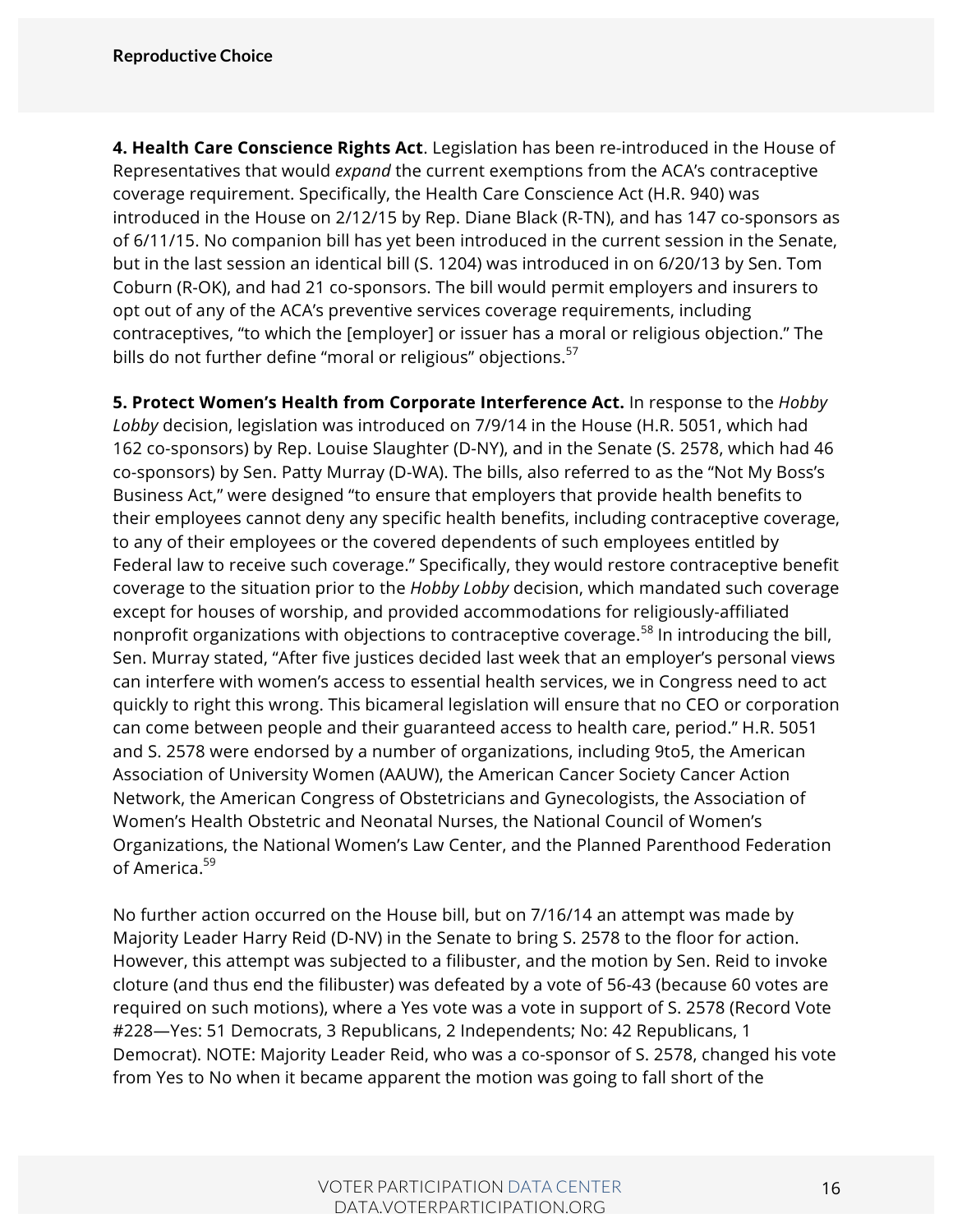necessary 60 votes to enable him, under Senate rules, to ask for a reconsideration of the vote at a future date.<sup>60</sup>

This legislation has not yet been introduced in the current session of Congress.

**6. Access to Birth Control Act.** This legislation was introduced in the last session in the House by Rep. Carolyn Maloney (D-NY) on 2/15/13 (H.R. 728, which had 36 co-sponsors) and in the Senate by Sen. Cory Booker (D-NJ) on 7/17/14 (S. 2625, which had 21 cosponsors). The bills were designed to guarantee that women with valid prescriptions for contraceptives are not denied service or subjected to intimidation or misinformation by pharmacists based on their personal views. The only exceptions were for cases where the woman fails to present a valid, lawful prescription, or is unable to pay for it, or where the pharmacist bases a refusal on a professional clinical judgment. No further action was taken on either bill, and the legislation has not yet been re-introduced in the current session. $^{\rm 61}$ 

In endorsing the proposal, the National Women's Law Center issued the following statement:

*It's vital that women have access to the contraceptives they need in order to make the best possible decisions about their reproductive health. Unfortunately, across the country, some pharmacists have refused to fill a woman's birth control prescription or sell her over-the-counter emergency contraception, forcing her to leave empty-handed. That is simply unacceptable. No woman should be sent home without her medication or be humiliated by a pharmacist who disapproves of her decisions. This bill is critical because it ensures that every woman will be able to leave her pharmacy with her medication in hand and her dignity intact.62*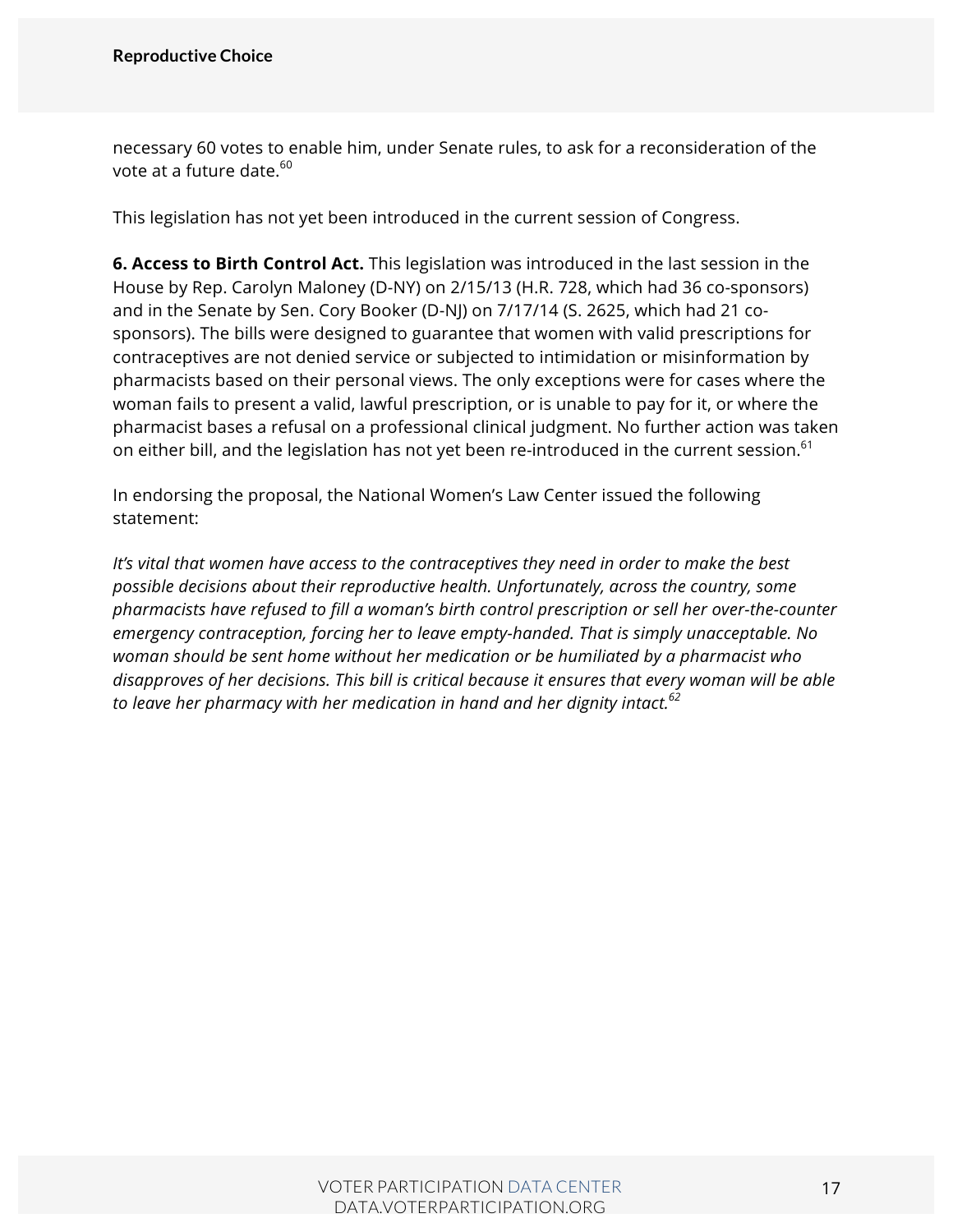http://www.nwlc.org/sites/default/files/pdfs/reproductive\_health\_is\_part\_of\_the\_economic\_health\_of\_women\_5. 29.15pdf.pdf.

 $3$  The one exception was Kentucky, where the state courts, nonetheless, also ruled that abortions were illegal.

<sup>4</sup> Jon O. Shimabukuro, "Abortion Law Development: A Brief Overview," Congressional Research Service, January 15, 2009, p. 1, http://assets/opencrs.com/rpts/95-724\_20090115.pdf.

<sup>5</sup> Willard Cates, Jr., David A. Grimes, and Kenneth F. Schulz, "The Public Health Impact of Legal Abortions: 30 Years Later," Guttmacher Institute, January/February 2003, http://www.guttmacher.org/pubs/journals/3502503.html.

 $^6$  Jon O. Shimabukuro, "Abortion Law Development: A Brief Overview," Congressional Research Service, January 15, 2009, pp. 2-4, http://assets/opencrs.com/rpts/95-724\_20090115.pdf.

<sup>7</sup> National Women's Law Center, "*Roe v. Wade* and the Right to Abortion," January 18, 2013, p. 1, http://www.nwlc.org/sites/default/files/pdfs/nwlc\_roe\_abortion\_factsheet.pdf.

<sup>8</sup> Willard Cates, Jr., David A. Grimes, and Kenneth F. Schulz, "The Public Health Impact of Legal Abortions: 30 Years Later," Guttmacher Institute, January/February 2003, http://www.guttmacher.org/pubs/journals/3502503.html.

<sup>9</sup> National Women's Law Center, "*Roe v. Wade* and the Right to Abortion," January 18, 2013, p. 2, http://www.nwlc.org/sites/default/files/pdfs/nwlc\_roe\_abortion\_factsheet.pdf.

 $10$  Jon O. Shimabukuro, "Abortion Law Development: A Brief Overview," Congressional Research Service, January 15, 2009, p. 17, http://assets/opencrs.com/rpts/95-724\_20090115.pdf.

<sup>11</sup> National Women's Law Center, "*Roe v. Wade* and the Right to Abortion," January 18, 2013, p. 2, http://www.nwlc.org/sites/default/files/pdfs/nwlc\_roe\_abortion\_factsheet.pdf.

<sup>12</sup> Alina Salganicoff, Adara Beamesderfer and Nisha Kurani, "Coverage for Abortion Services and the ACA," Kaiser Family Foundation, September 2014, pp. 1-2, http://files.kff.org/attachment/coverage-for-abortionservices-and-the-aca-issue-brief.

<sup>13</sup> National Women's Law Center, "The Hyde Amendment Creates An Unacceptable Barrier To Women Getting Abortions: We Must Use The Resources We Have To Get Women The Health Care They Need," November 2014, http://www.nwlc.org/sites/default/files/pdfs/the\_hyde\_amendmentv2.pdf.

<sup>14</sup> Alina Salganicoff, Adara Beamesderfer and Nisha Kurani, "Coverage for Abortion Services and the ACA," Kaiser Family Foundation, September 2014, pp. 2-3, http://files.kff.org/attachment/coverage-for-abortionservices-and-the-aca-issue-brief.

<sup>15</sup> Alicia Salganicoff and Usha Ranji, "Insurance Coverage of Contraceptives," Kaiser Family Foundation, February 21, 2012, http://kff.org/womens-health-policy/perspective/insurance-coverage-of-contraceptives/

<sup>16</sup> These include oral contraceptives, injectables, the ring, contraceptive implants, diaphragms, cervical caps and non-surgical permanent contraceptives. National Women's Law Center, "Contraceptive Coverage in the Health

 <sup>1</sup> *Planned Parenthood of Se. Pa. v. Casey, 505 U.S. 833, 856 (1992).* 

 $2$  National Women's Law Center, "Reproductive Health Is Part of the Economic Health of Women and Their Families," May 2015, p. 1,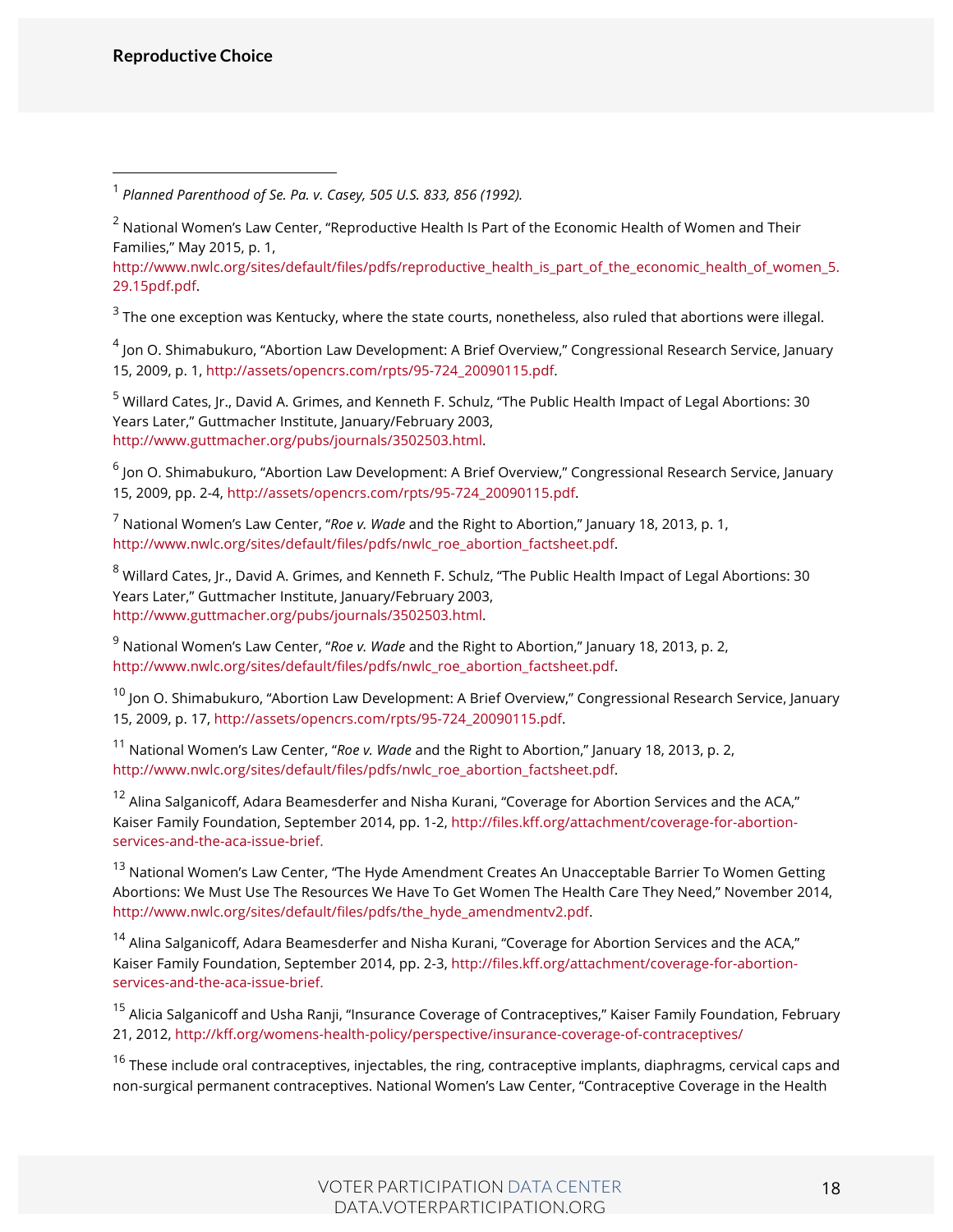Care Law: Frequently Asked Questions," February 2013, p. 1, http://www.nwlc.org/sites/default/files/pdfs/faq\_on\_cont\_covg\_rule\_factsheet\_5-22-13.pdf.

<sup>17</sup> Alicia Salganicoff and Usha Ranji, "Insurance Coverage of Contraceptives," Kaiser Family Foundation, February 21, 2012, http://kff.org/womens-health-policy/perspective/insurance-coverage-of-contraceptives/.

<sup>18</sup> *Ibid.*

<sup>19</sup> Kaiser Family Foundation, "Women and Health Care in the Early Years of the Affordable Care Act: Key Findings from the 2013 Kaiser Women's Health Survey," May 2014, p. 5, http://kaiserfamilyfoundation.files.wordpress.com/2014/05/8590-women-and-health-care-in-the-early-years-ofthe-affordable-care-act.pdf.

<sup>20</sup> Kaiser Family Foundation, "New Report Analyzes Health Insurance Coverage of Contraceptives," April 16, 2015, http://kff.org/private-insurance/press-release/new-report-analyzes-health-insurance-coverage-ofcontraceptives.

<sup>21</sup> National Women's Law Center, "State of Birth Control Coverage: Health Plan Violations of the Affordable Care Act: Key Findings," April 29, 2015,

http://www.nwlc.org/sites/default/files/pdfs/state\_of\_womens\_coverage\_key\_findings\_4.29.153.pdf.

<sup>22</sup> Guttmacher Institute, "New Obama Administration Guidance Aims to Improve Contraceptive Coverage," May 12, 2015, https://www.guttmacher.org/media/inthenews/2015/05/12/index.html.

<sup>23</sup> Alicia Salganicoff and Usha Ranji, "Insurance Coverage of Contraceptives," Kaiser Family Foundation, February 21, 2012, http://kff.org/womens-health-policy/perspective/insurance-coverage-of-contraceptives/.

<sup>24</sup> Adam Liptak, "Supreme Court Rejects Contraceptives Mandate for Some Corporations," *New York Times,* June 30, 2014, http://www.nytimes.com/2014/07/01/us/hobby-lobby-case-supreme-court-contraception.html.

<sup>25</sup> National Women's Law Center, "*Burwell v. Hobby Lobby Stores, Inc.* and *Conestoga Wood Specialties v. Burwell:*  The Supreme Court Allows Some Closely-Held Corporations to Use Religion to Undermine Women's Health and Equality," August 2014,

http://www.nwlc.org/sites/default/files/pdfs/hobby\_lobby\_supreme\_court\_decision\_factsheet.pdf

<sup>26</sup> National Women's Law Center, "State Bans on Insurance Coverage of Abortion Endanger Women's Health and Take Benefits away from Women," January 22, 2015, http://www.nwlc.org/print/resource/state-bansinsurance-coverage-endanger-women...

 $^{27}$  Guttmacher Institute, "State Policies in Brief: An Overview of Abortion Laws," as of June 1, 2015, https://www.guttmacher.org/statecenter/spibs/spib\_OAL.pdf.

<sup>28</sup> Guttmacher Institute, "State Policies in Brief: Targeted Regulation of Abortion Providers," as of June 1, 2015, https://www.guttmacher.org/statecenter/spibs/spib\_TRAP.pdf.

<sup>29</sup> National Women's Law Center, "2014 State Level Abortion Restrictions: An Extreme Overreach into Women's Reproductive Health Care," January 2015, http://www.nwlc.org/sites/default/files/pdfs/2014\_state\_abortion\_legislation\_factsheet\_1-22-15v2.pdf.

<sup>30</sup> National Women's Law Center, "The Pence Amendment Jeopardizes Women's Access to Basic Health Care," April 6, 2011, http://www.nwlc.org/resource/pence-amendment-jeopardizes-women%E2%80%99s-access-tobasic-health-care.

<sup>31</sup> http://clerk.house.gov/evs/2011/roll093.xml.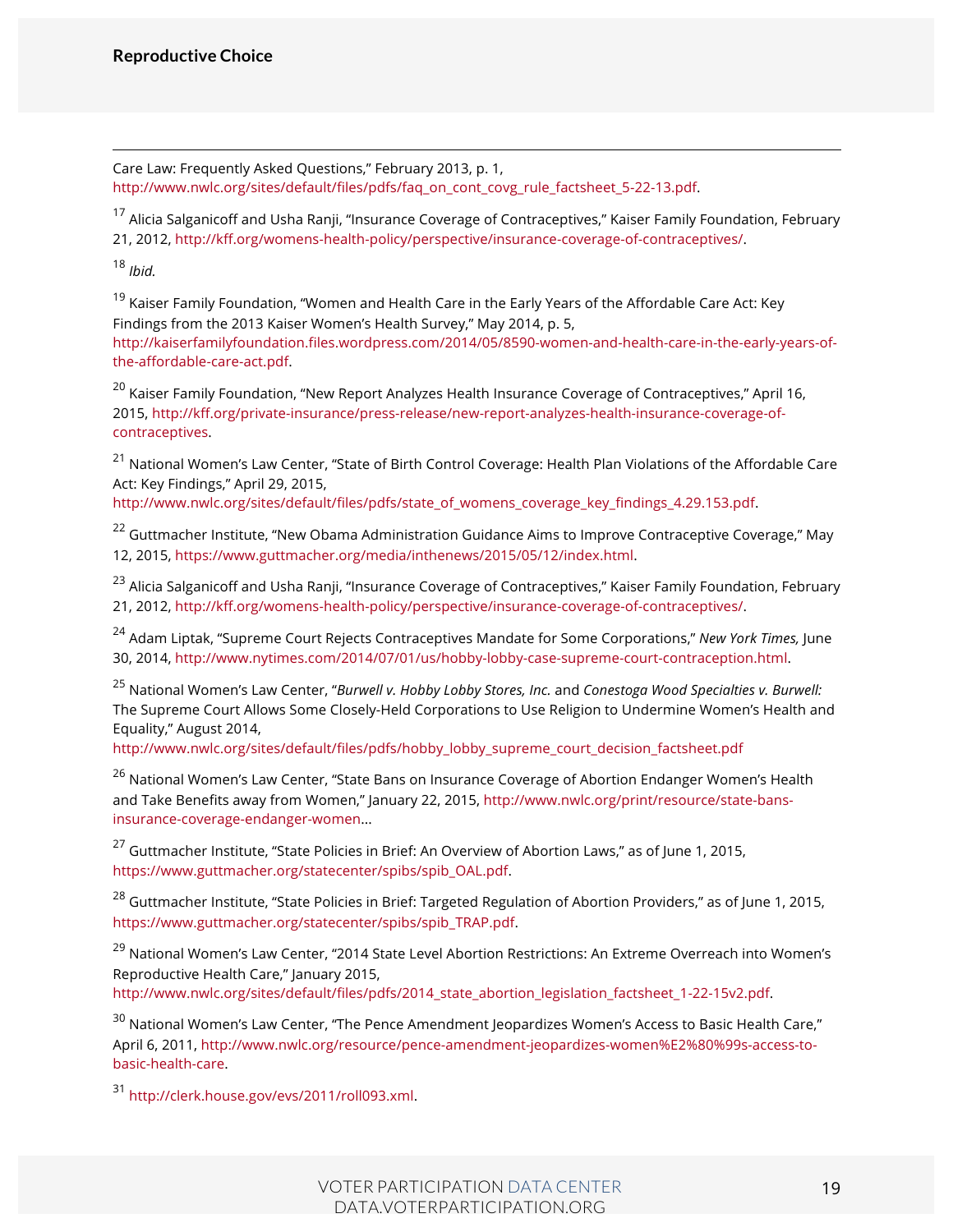<sup>32</sup> National Women's Law Center, "The Blunt Amendment Takes Away Access to Critical Health Insurance Coverage for Millions of Americans," March 13, 2012, http://www.nwlc.org/resource/blunt-amendment-takesaway-access-critical-health-insurance-coverage.

33

http://www.senate.gov/legislative/LIS/roll\_call\_lists/roll\_call\_vote?cfm.cfm?congress=112&session=2&vote=0002 4.

<sup>34</sup> Congress.gov, https://www.congress.gov/bill/113th-congress/senate-amendment/630; and http://www.senate.gov/legislative/LIS/roll\_call\_lists/roll\_call\_vote?cfm.cfm?congress=113&session=1&vote=0005 5.

<sup>35</sup> Congress.gov, https://www.congress.gov/bill/113th-congress/house-joint-resolution/59.

 $36$  CNN, "GOP adds 'conscience clause' to spending bill," September 28, 2013, http://politicalticker.blogs.cnn.com/2013/09/28/gop-to-add-conscience-clause-to-spending-bill.

<sup>37</sup> Jonathan Weisman and Ashley Parker, "Republicans Back Down, Ending Crisis Over Shutdown and Debt Limit," *New York Times,* October 16, 2013, http://www.nytimes.com/2013/10/17/us/congress-budgetdebate.html.

<sup>38</sup> Congress.gov, https://www.congress.gov/bill/113th-congress/house-bill/7; and Congress.gov, https://www.congress.gov/bill/113th-congress/senate-bill/946.

<sup>39</sup> Sophie Novack, "House Passes Antiabortion Bill," *National Journal,* January 28, 2014, http://www.nationaljournal.com/health-care/house-passes-antiabortion-bill-20140128.

<sup>40</sup> http://clerk.house.gov/evs/2014/roll030.xml.

<sup>41</sup> Congress.gov, https://www.congress.gov/bill/113th-congress/house-bill/1797; and Congress.gov, https://www.congress.gov/bill/113th-congress/senate-bill/1670.

<sup>42</sup> http://clerk.house.gov/evs/2013/roll251.xml.

<sup>43</sup> Rebecca Wind, "U.S. Abortion Rate Hits Lowest Level Since 1973," Guttmacher Institute, February 3, 2014, http://www.guttmacher.org/media/nr/print/2014/02/03/index.html.

<sup>44</sup> Guttmacher Institute, "Fact Sheet: Induced Abortion in the United States," July 2014, http://www.guttmacher.org/pubs/fb\_induced\_abortion.html.

<sup>45</sup> Centers for Disease Control and Prevention, "Abortion Surveillance – United States, 2011," November 28, 2014, http://www.cdc.gov/mmwr/preview/mmwrhtml/ss6311a1.htm?s\_cid=ss6311a1\_w.

<sup>46</sup> Centers for Disease Control and Prevention, "Pregnancy Rates for U.S. Women Continue to Drop," December 2013, p. 5, http://www.cdc.gov/nchs/data/databriefs/db136.pdf.

<sup>47</sup> PerryUndem, "Topline Results from a Survey," March 2015, http://cdn2.voxcdn.com/uploads/chorus\_asset/file/3570070/Vox\_Poll\_Toplines\_2.0.pdf.

<sup>48</sup> YouGov.com, "Poll Results: Abortion," January 9, 2014, http://today.yougov.com/news/2014/01/09/pollresults-abortion.

 $49$  CNN, "CNN Poll: Wide divide over abortion," March 6, 2014, http://politicalticker.blogs.cnn.com/2014/03/06/cnn-poll-wide-divide-over-abortion/; and Polling Report.com, "Abortion and Birth Control," http://www.pollingreport.com/abortion.htm. Accessed on 8/6/2014.